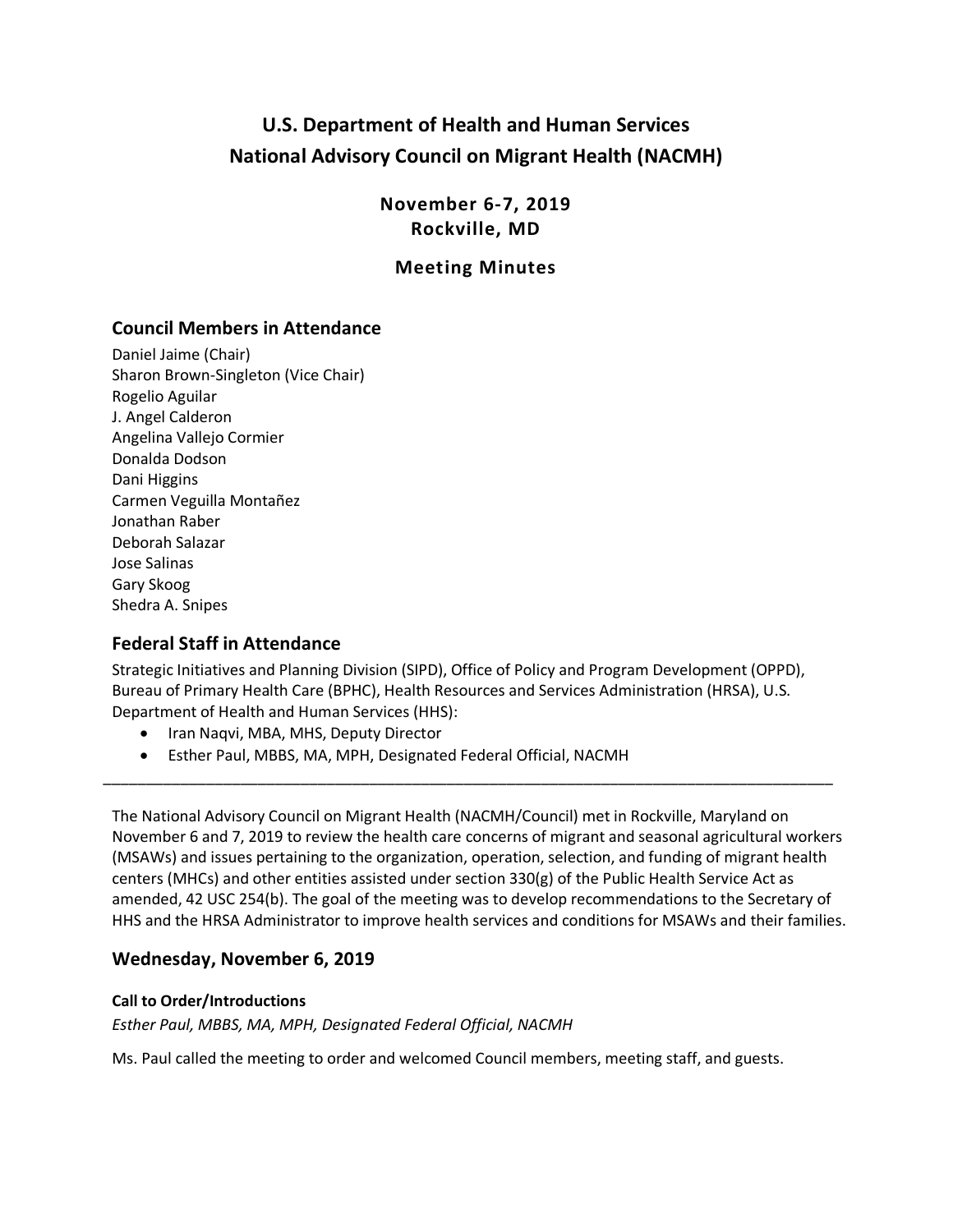HRSA meeting manager, Rebecca Yobouet, and logistics contractor, Morgan Pinckney, reviewed logistics for the meeting.

#### **NACMH Chair Opening Remarks**

*Daniel Jaime, Chair, NACMH*

Mr. Jaime welcomed Council members, meeting staff, and guests and led a round of introductions.

Mr. Jaime called for a motion to approve the minutes of the May 2019 meeting. The motion was made by Mr. Skoog and seconded by Dr. Snipes.

Mr. Jaime called for a motion to approve the agenda for this meeting. The motion was made by Ms. Brown-Singleton and seconded by Mr. Aguilar.

Ms. Yobouet reviewed procedures for reimbursement of Council members' travel expenses.

Ms. Brown-Singleton reviewed the purpose of the meeting and outlined factors for Council members to consider when developing recommendations.

#### **Welcome**

*Iran Naqvi, MBA, MHS, Deputy Director, SIPD, OPPD, BPHC, HRSA, HHS*

Ms. Naqvi welcomed Acting Administrator of HRSA, Thomas J. Engels, to the meeting and outlined his background and accomplishments.

## **Opening Remarks**

*Thomas J. Engels, Acting Administrator, HRSA*

Mr. Engels warmly welcomed Council members and migrant health stakeholders to the meeting. He stated that HRSA's impressive staff does all they can to ensure that people across America have access to high-quality healthcare services. They reach tens of millions of people each year by providing grants and cooperative agreements to more than 3,000 awardees, including community and faith-based organizations, colleges and universities, hospitals, and state, local, and tribal governments.

HRSA's health center program plays a central role in increasing access to care, while raising the standard for the quality of health care nationwide. In 2018, health centers provided care to more than 28 million people in underserved areas across the nation and nearly a million MSAWs.

Mr. Engels noted that the health center program began as the migrant health program (MHP). The NACMH was established in November 1975 to ensure that MHC patients had a say in how care was provided in those health centers.

Mr. Engels congratulated Council members for continuously striving to improve the health and welfare of the nation's MSAWs. He acknowledged that most Council members also serve on the board of their local MHC. HRSA appreciates their service to the community, which is at the heart of HRSA's mission to provide quality, comprehensive, community-based health care. The Council's bi-annual recommendations help BPHC review its ongoing initiatives to assist health centers through policy and programs, training and technical assistance (TA), and data and information sharing.

Mr. Engels outlined the priorities of HHS Secretary Azar and HRSA's role in achieving them: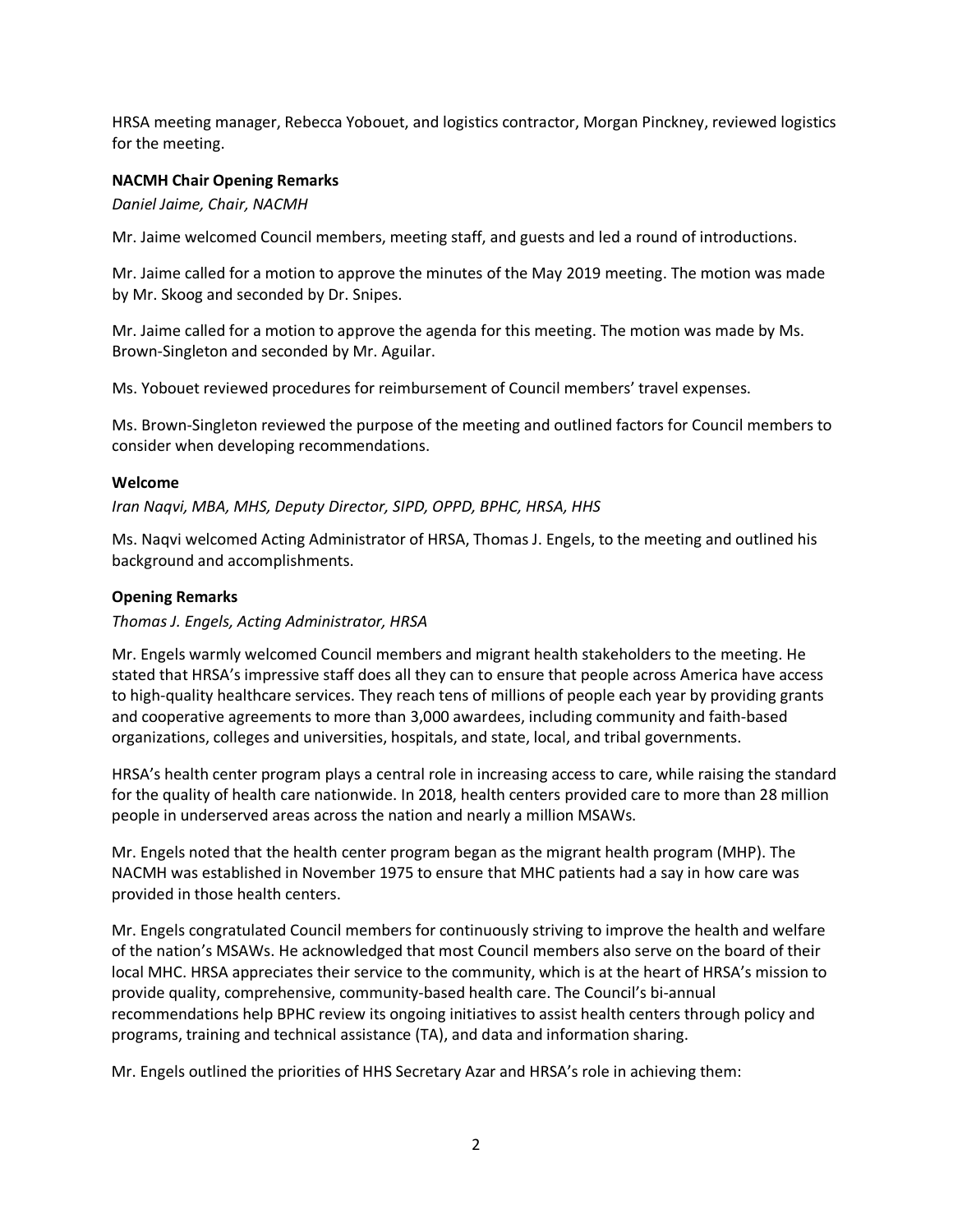- Value-based care: Use health insurance reform to improve the affordability and availability of health insurance, so that everyone has access to personalized health care that meets their individual needs and budgets.
- Prescription drug prices: HHS is working on lowering prescription drug prices for all Americans, without interrupting innovation.
- The opioid crisis: Health centers play a leading role in this effort. HRSA awarded more than \$200 million to help health centers meet the need for high-quality behavioral health (BH) services and substance use disorder (SUD) treatment that are integrated in primary care and rural settings. The investment is paying dividends. The number of patients receiving medication-assisted treatment (MAT) at HRSA-funded health centers increased by 142 percent, from 2016 to 2018.
- Ending the HIV Epidemic: A Plan for America: HRSA is at the forefront of this initiative. Health centers and the Ryan White HIV/AIDS program play a key role in providing diagnostic, testing, and HIV prevention services. The President's 2020 budget proposed \$15 million in new spending to expand pre-exposure prophylaxis (PReP) and HIV/AIDS services, outreach, and care coordination. Funding opportunities are currently open for eligible health care centers and Ryan White HIV/AIDS program grantees.
- Increasing access to oral health care: In September 2019, HRSA awarded more than \$85 million to nearly 300 health centers nationwide to support oral health infrastructure enhancements.

Mr. Engel said he looked forward to receiving the Council's recommendations. He thanked and congratulated Council members for their work in their communities and on the Council and urged them to remain steadfast in their commitment to MSAWs.

## **Discussion**

- Dr. Snipes asked what happens to health care centers that are not functioning well in communities that need them. She felt there should be a balance between ensuring compliance and continuing funding to provide services where they are needed.
	- Mr. Engel replied that pulling funding for a health center is the last option, because people in the community rely on the services it provides. Before that happens, HRSA does everything possible to help the center become successful. If a grantee is not meeting its obligations, HRSA encourages other awardees in the area to fulfill the grant. HRSA recently began rewarding programs that demonstrate extra initiative and meet certain goals, in an effort to encourage competition between health centers.
- Ms. Naqvi asked if HRSA has a goal of reducing maternal mortality.
	- Mr. Engel expressed concern that the U.S. has one of the worst maternal mortality rates in the world, and the numbers have increased in last 30 years. It is important to make sure that women get the care they need from the beginning. A child without a mother has a difficult start in life. HRSA is doing everything possible to make progress and is working with partners across the country to ensure patients in rural and urban communities have access to quality care.

## **Federal Update**

*Jennifer Joseph, MSEd, PhD, Director, OPPD, BPHC, HRSA*

Dr. Joseph provided an update on the Health Center Program, including funding, services provided to MSAWs, and policy and program updates.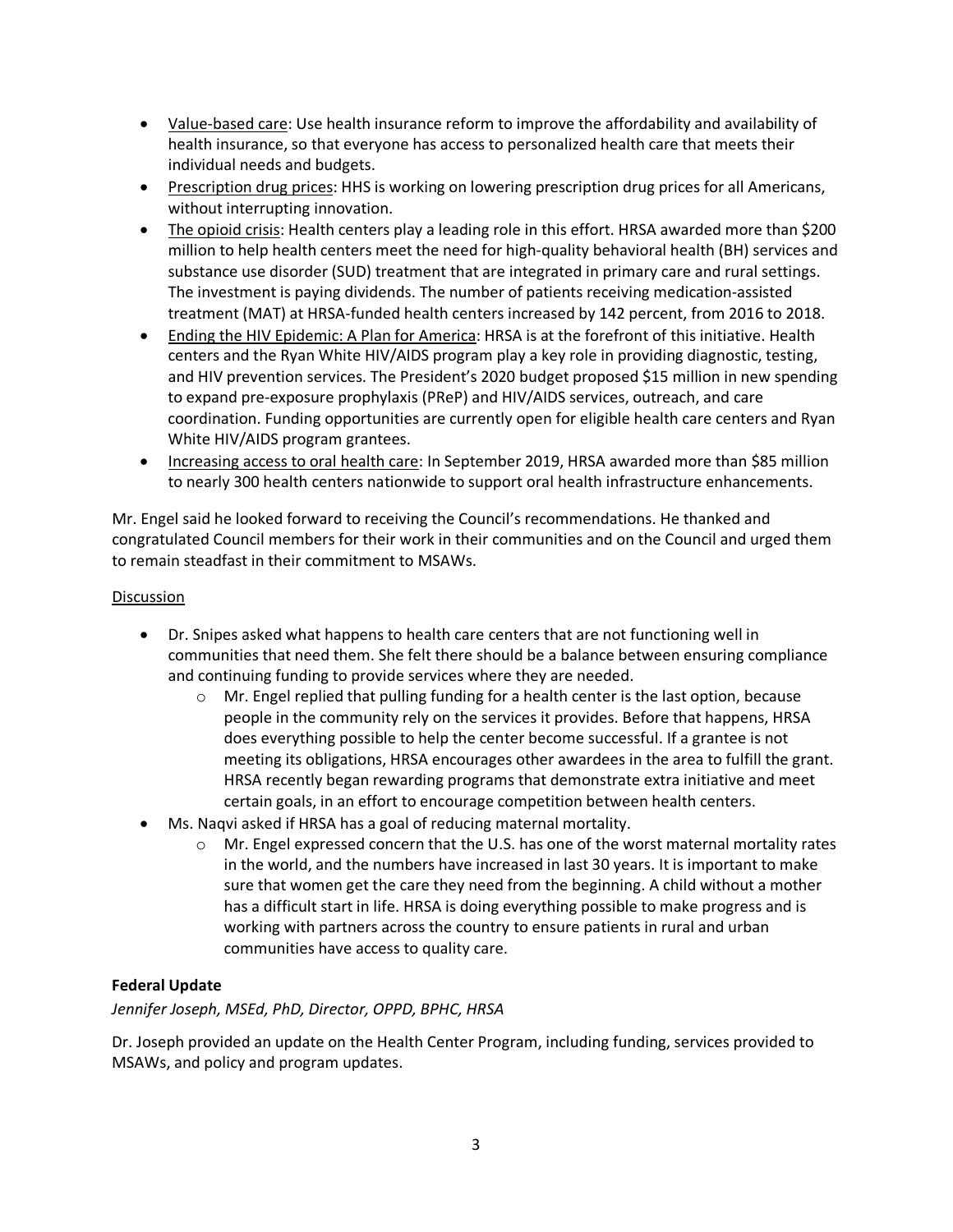Uniform Data Systems (UDS) data for 2018 were finalized in August. HRSA-funded health centers served more than 28 million people last year, including nearly one million MSAWs. BPHC is pleased by the increase in the number of MSAWs served.

## Funding

BPHC awarded nearly \$500 million through six funding opportunities in FY 2019:

- Integrated Behavioral Health Services Expansion: \$200 million, 1,208 awards
- Quality Improvement: \$107 million, 1,273 awards
- New Access Points (competitive funding): \$50 million, 77 awards
- Oral Health Infrastructure (competitive): \$85 million, 298 awards
- Health Center Controlled Networks (competitive): \$42 million, 49 awards
- School-Based Health Centers (competitive): \$11 million, 120 awards.

The president's budget for FY 2020 includes \$5.6 billion for health centers, including mandatory funding of \$5.4 billion per year in FY 2020 and 2021, \$1.626 billion in discretionary funding, and \$50 million in proposed new funding in support of the HIV initiative.

HHS is currently operating under a continuing resolution that provides mandatory and discretionary funding for health centers on a month-to-month basis through November 21, 2019.

## Supporting HHS Priorities

Health centers played a key role in supporting the Secretary's priorities in 2018:

- Ending the HIV Epidemic: Conducted 2.4 million HIV tests, served 190,000 people living with HIV/AIDS
- Addressing the Opioid Crisis: Served 2.5 million SUD/BH patients in 12.3 million visits; 142 percent increase in MAT patients and 188 percent increase in MAT providers since 2016
- Promoting Maternal Health: Served 563,000 prenatal care patients; delivered 172,000 babies
- Advancing Value-Based Care: Served 1 in 5 Medicaid patients nationwide, 1 in 5 selfpay/uninsured patients, 1 in 34 patients with private insurance, and 1 in 20 Medicare patients. HRSA invests in the value of health centers that know the communities they serve and put patients at the center of care.

Health centers also supported the Secretary's priority to reduce diabetes.

## Ending the HIV Epidemic: A Plan for America

This initiative aims to reduce the HIV epidemic by 90 percent in 10 years by providing PreP to people at high risk of HIV in geographic "hot spots" across the country. HRSA is providing outreach funds for health centers in targeted areas that have Ryan White funding to identify people who are at high risk and have not been tested. The initiative will expand to other health centers over time, with a goal of including every health center. Health centers that are not currently part of this effort are encouraged to learn what is happening in their community so they will be ready to participate.

## Supplemental Appropriations for Disaster Relief Act, 2019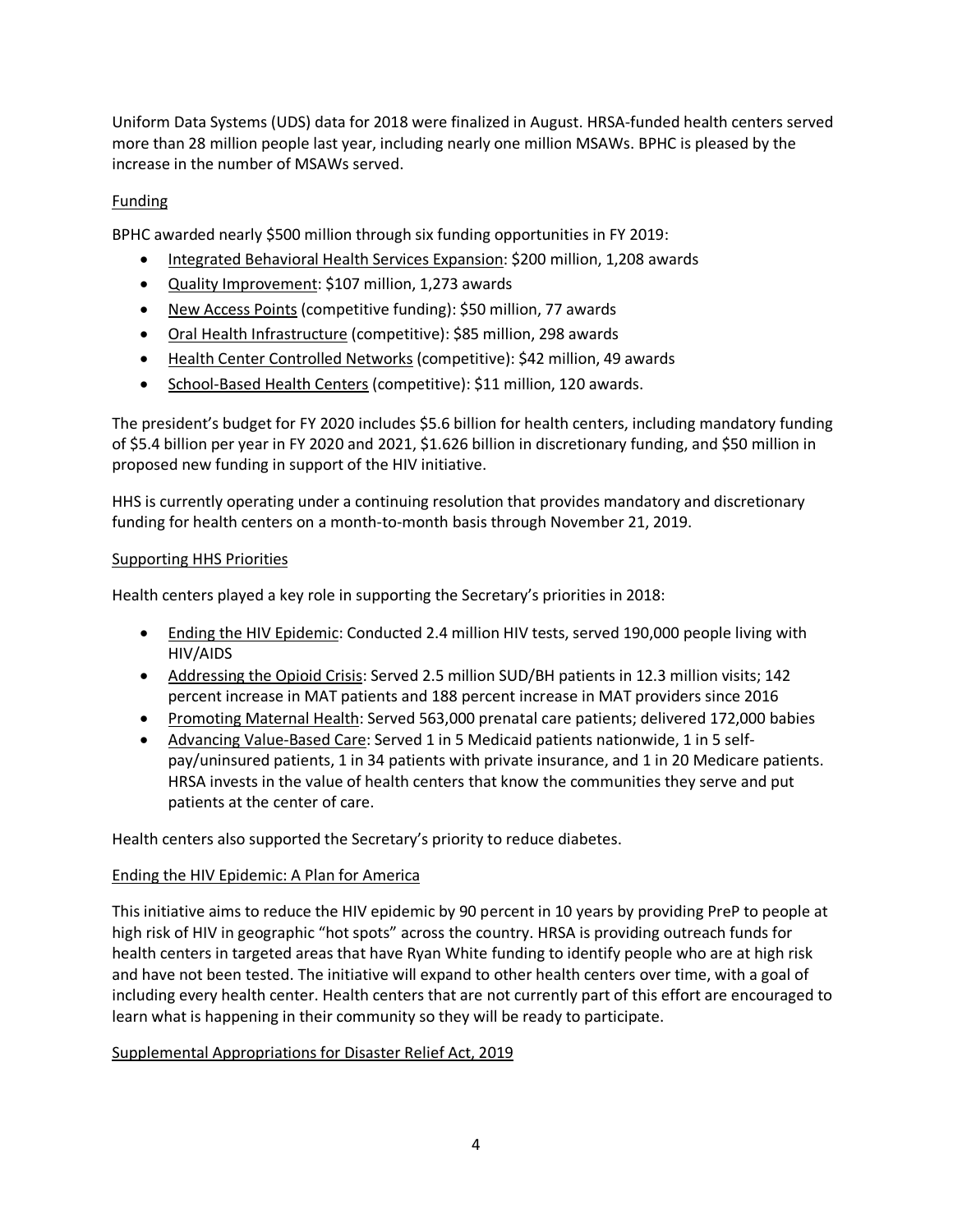This appropriation will support health centers for expenses directly related to a covered disaster or emergency or disaster response and recovery related to hurricanes, typhoons, wildfire, and earthquakes in calendar year (CY) 2018 and tornadoes and floods in CY 2019. Estimated funding is \$79 million. HRSA is also helping health centers improve their capacity to respond to disaster.

#### MSAWs Served in 2018 by Health Center Funding Type

The total number of MSAW patients increased from 972,251 in 2017 to 995,232 in 2018. Most of the increase was at health centers that receive migrant health funding.

There was an increase in the number of MHC patients served for depression and other mood disorders and anxiety disorders, including post-traumatic stress disorder (PTSD). That change might reflect the increased number of patients served. At the same time, the number of MHC patients who received screening, brief intervention, and referral to treatment (SBIRT) services declined significantly, along with the number of patients who received counseling for smoking and tobacco use cessation. Factors for the decrease cannot be determined from UDS data.

## Selected Health Center Program Activities

National training and technical assistance (T/TA) partners funded by HRSA developed resources in response to the Council's recommendations from May 2019, including strategies for trauma-informed care, materials to support language access, resources to address transportation barriers to care, community health worker programs to address aging in place, support for continuity of care for mobile patient populations, and sliding fee scale considerations for health centers serving MSAWs.

BPHC proposed changes to modernize the UDS and capture data on social determinants of health (SDOH). In 2019, the UDS asked health centers if they screen for SDOH and what screening tools they use. In 2020, the UDS will collect data on the number of patients who screen positive for lack of access to transportation, housing issues, food insecurity, and financial strain. The data will help BPHC determine what resources are needed to address those issues.

In 2017, the UDS collected data on the number of health centers offering telehealth services for primary care, specialty care, mental health, oral health, and other services. The UDS expanded the list in 2018 to include SUD, dermatology, disaster management, and consumer and professional health education to better understand the types of telehealth services health centers are providing.

#### Service Area Request for Information (RFI) and Policy Development Timeline

In April 2019, BPHC released an RFI to help it make informed decisions when a health center proposes to add a site in a location that overlaps the service area for another health center. The RFI requested feedback on factors such as proximity, urban versus rural areas, performance, and unmet need. BPHC received more than 600 responses during the 60-day comment period. At the time of this meeting, BPHC was reviewing the feedback. It will draft a policy, as appropriate, in Winter 2020. The goal is to create a policy that makes decision-making more transparent.

#### Continuous Compliance

BPHC recently updated the Compliance Manual and Site Visit Protocol to give health centers an opportunity to respond to findings of non-compliance that could result in conditions placed on their award. Because of these changes, more health centers are ultimately compliant, but fewer health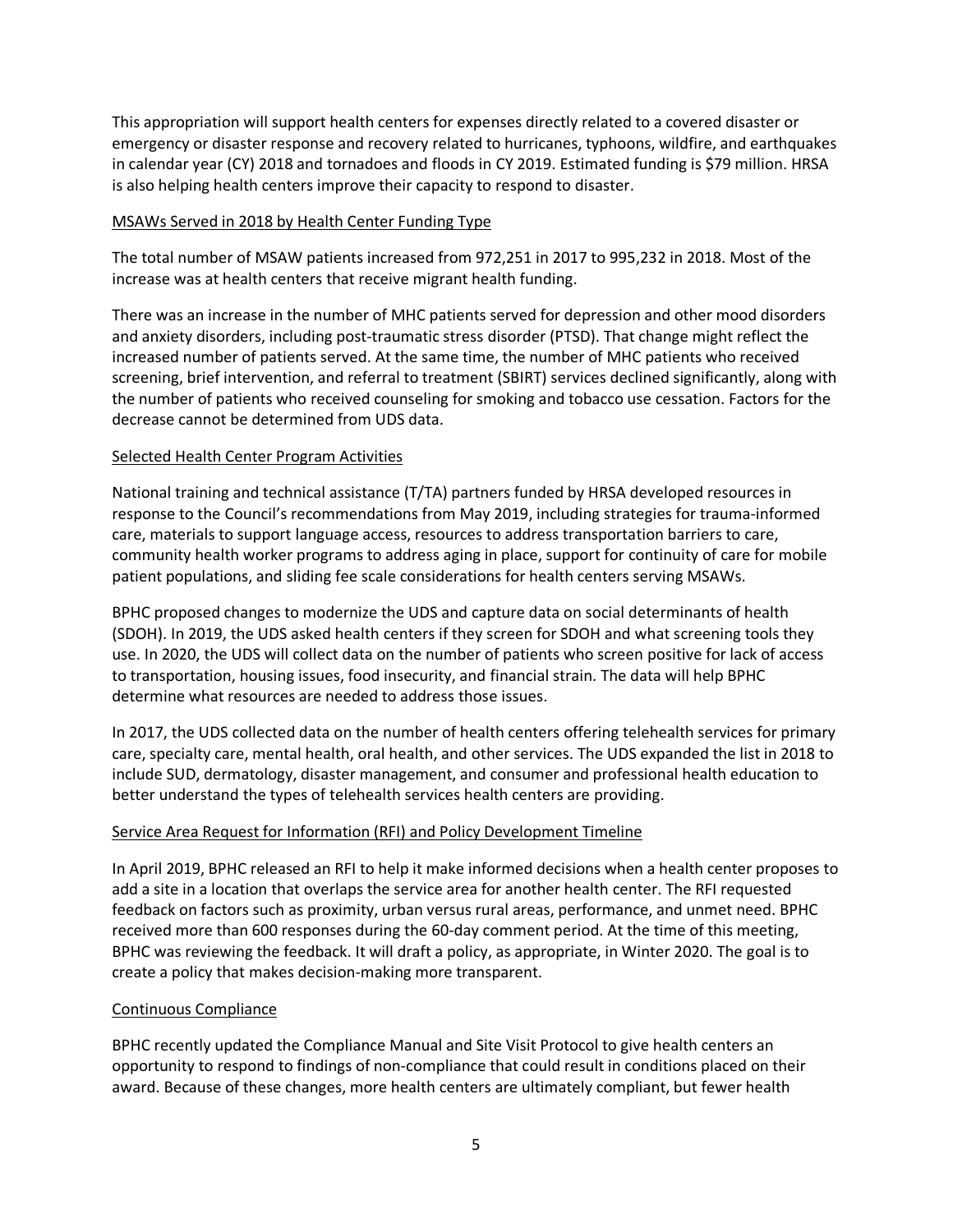centers have no findings of non-compliance at the conclusion of their site visit. The situation has improved, but there is more to be done.

## BPHC 2022: Establishing a Clear Vision for the Future

BPHC's vision for 2022 is to use a dynamic, data-driven approach to increase the impact of the health center program with each dollar spent. The approach includes initiatives that are using research and evidence-based decision making to assess unmet needs, strengthen and modernize UDS reporting, grow health IT capabilities, and improve grantee performance management.

BPHC's overarching goal is to support health centers to be leaders in primary care by shifting the focus from compliance to performance improvement. To do that, BPHC is developing a data-driven, valuebased grantee performance management system that provides incentives for health centers to advance across seven performance domains. Key challenges are how to define the performance domains and levels within each domain and how to help individual health centers move up the ladder across the continuum of success.

BPHC staff will support health centers in specialized ways, emphasizing customer-oriented work. Health Center Liaisons will serve as the "go-to" staff to administer and mange grants; Compliance Specialists will monitor and address compliance; and Technical Experts will build health center capacity and improve quality and performance.

Data and technology will enable BPHC to understand where health centers are across the continuum and target funding effectively. It will also provide opportunities for peer-to-peer interaction.

#### Discussion

- Mr. Calderon asked if BPHC has statistics on specific services provided to MSAWs.
	- Dr. Joseph said BPHC can break out most of the UDS data, as the Council requests.
- Mr. Calderon asked if there is specific funding for transportation services for MSAWs.
	- Dr. Joseph said BPHC is aware of the need for ongoing funding to expand enabling services, including transportation.

## **National Association of Community Health Centers (NACHC) Update**

*Joseph Gallegos, Senior Vice President for Western Operations, NACHC*

Mr. Gallegos provided an update on funding for the community health center (CHC) program and key workforce programs and the status of the Ag Worker Access campaign.

#### Funding

Prior to 2010, CHCs were funded exclusively through an annual discretionary appropriation from Congress. In 2010, Congress created a dedicated five-year fund to support program growth due to implementation of the Affordable Care Act. The fund was re-authorized in two-year increments in 2015 and 2018.

Congress also funds two workforce programs that are critical for CHCs. The National Health Service Corps (NHSC) supports clinicians in underserved areas through loan repayment and scholarships. The Teaching Health Centers Graduate Medical Education program (THCGME) brings residency training for physicians and dentists into community-based settings.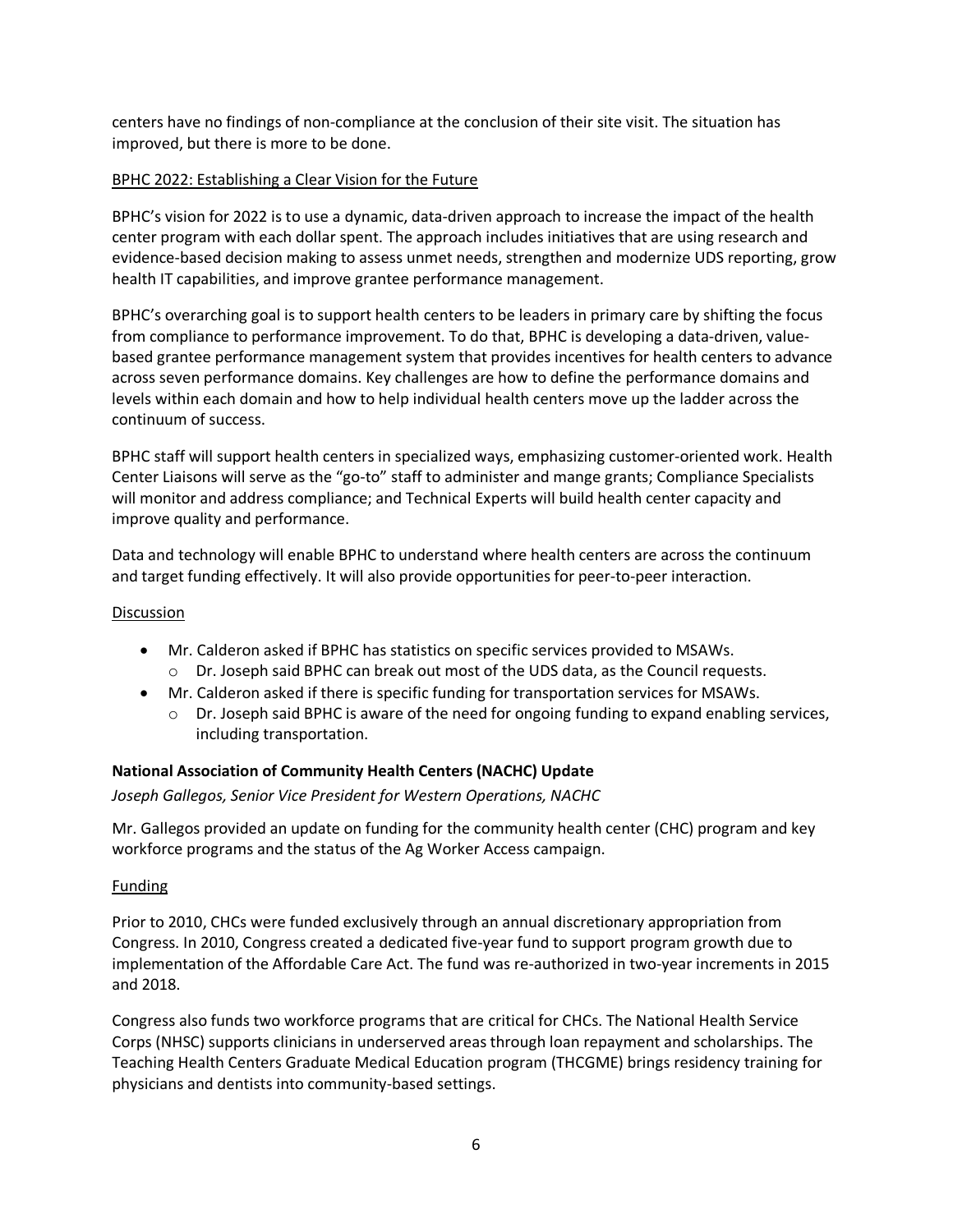CHC funding in FY19 included \$4 billion in mandatory funding and \$1.6 billion in discretionary funding. In September, Congress passed a continuing resolution that extended current funding for CHCs, NHSC, THCGME, other program extensions, and Medicaid relief for Puerto Rico and other U.S. territories through November 21. While this ensured that there would be no gap in services, it is important for Congress to agree on long-term funding for CHCs, workforce programs, and provisions related to surprise medical billing and drug pricing. The best-case scenario would be for Congress to agree on a long-term budget before November 21. The fallback plan would be another short-term funding extension. Failure to achieve agreement or pass an extension before November 21 would result in a government shutdown and no assurances for the timing of CHC funding.

NACHC is advocating for Congress to take urgent action to extend the CHC Fund for five years, with increases over time to allow for growth. Health centers are small businesses and need to plan for the future. Without sustainable and predictable funding, they will continue to experience operational and service-related impacts, which jeopardizes patient care. In addition, health centers are meeting unprecedented demand for services. The NHSC and THCGME programs need additional resources to support current and future workforce needs.

## Ag Worker Access Campaign

Ag Worker Access is a national initiative launched in 2016, with an overarching goal of increasing the number of farmworkers served by CHCs to two million by 2020, with a goal for each health center to increase the number of agricultural workers served by 15 percent each year over the next five years.

Although the current policy environment has had negative impact on the number of agricultural workers who seek care, the number grew slightly in the past year.

The campaign is led by a 21-member task force composed of representatives of state, regional, and national organizations that share a commitment to improving access to care for MSAWs. NACHC, the National Center for Farmworker Health (NCFH), and Northwest Regional Primary Care Association (NWRPCA) serve as co-chairs.

The task force developed a three-pronged strategy to achieve the goals of the campaign:

- Credit where credit is due: Accurately identify and report all MSAW patients being seen in health centers, regardless of whether the health center receives migrant funding
- Open hearts, open doors, open access: Reach out to ag workers who are not currently being served. Develop partnerships and collaboration with community-based providers. Develop innovative strategies to reach more MSAWs.
- Build capacity to sustain growth: Ensure sufficient funding to support potential growth in services needed for an increased number of MSAW patients.

NACHC urges all CHCs and MHCs that serve MSAWs and their families to be involved in the campaign, along with individuals, organizations, and networks of health centers that share a commitment to this special population. Individuals are encouraged to share the importance of the campaign with friends and colleagues, get others involved, and follow and promote the campaign on social media. Organizations are encouraged to establish a board resolution affirming their commitment to increasing access to MSAWs, promote partnerships and collaborations with other organizations that serve this population, and promote the campaign on their website and in presentations.

Campaign resources are available on the NCFH website [\(http://www.ncfh.org\)](http://www.ncfh.org).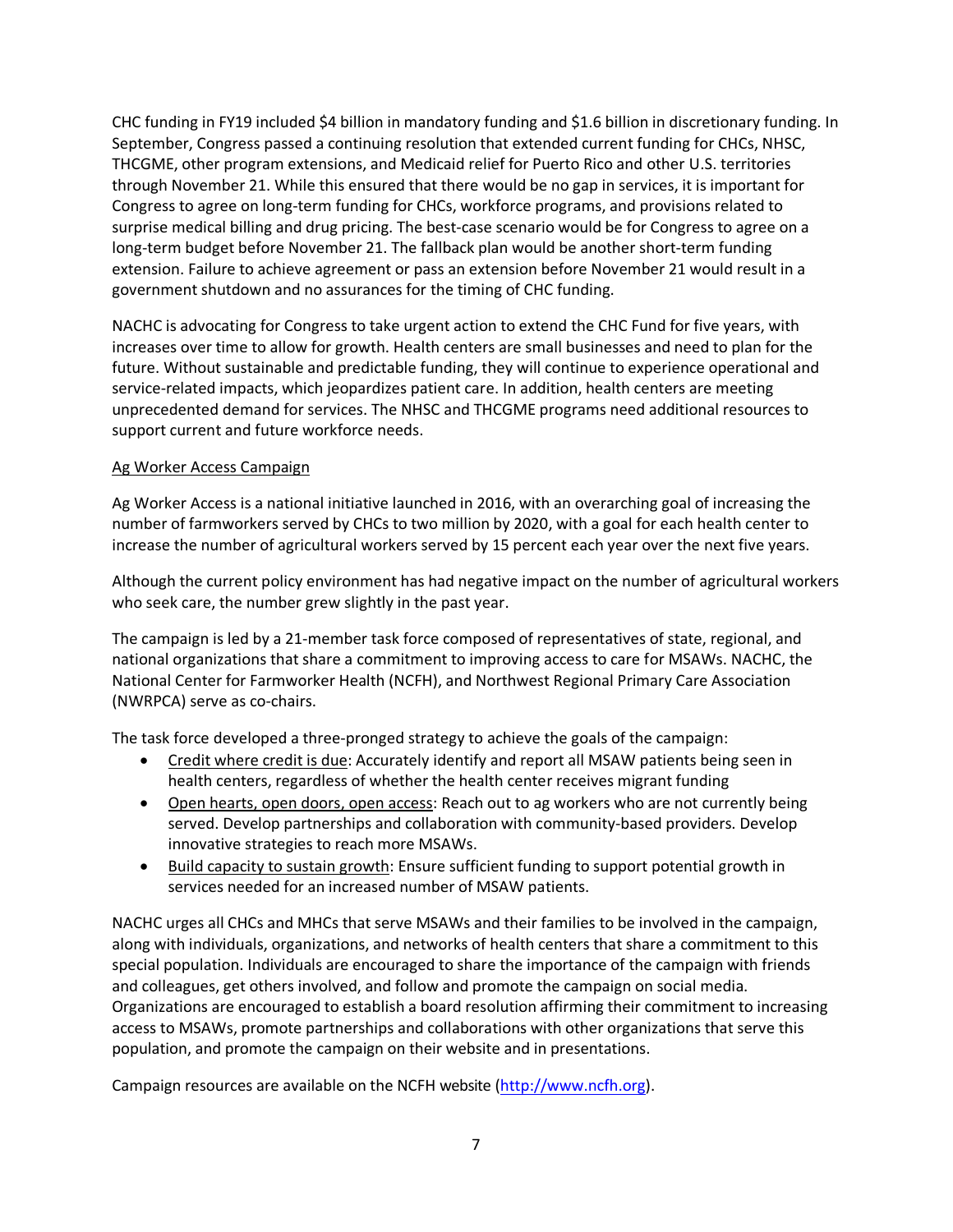## **Overview: HRSA, BPHC National Cooperative Agreements Serving Migrant Health Centers**

*CDR Tracy Branch, DHSc, Senior Advisor, Strategic Partnerships Division, Office of Quality Improvement, BPHC, HRSA*

CDR Branch provided an overview of national cooperative agreements (NCAs) that provide training and technical assistance (T/TA) for health centers, HRSA interagency agreements, and promising practices for site visits. She noted that the NCAs would soon be called the National Health Center Training and Technical Assistance Partners (NHCTTAP).

HRSA funds 20 NCAs to address the needs of special populations, vulnerable populations, and health center developmental areas. One NCA serves as a national resource center for all health centers.

The NCAs provide T/TA, disseminate promising practices, and coordinate activities to support potential and existing health center program awardees and look-alikes across the nation. They are critical to the BPHC mission to support health centers' clinical and operational excellence.

The Migrant Health Act signed by President Kennedy in 1962 provided community health services for agricultural workers and their families. Legislation passed in 1964 as part of President Johnson's War on Poverty created Head Start and the food stamp program. In 1975, the health center program was authorized in Section 330 of the Public Health Service Act. In 1996, the CHC Program, MHC Program, Health Care for the Homeless Program, and the Public Housing Primary Care Program were consolidated under Section 330.

MHCs provide comprehensive, culturally and linguistically appropriate services for MSAWs and their families, with a focus on primary care. In 2018, 174 MHCs served 995,232 MSAWs and their families, an increase of 2.36 percent from 2017.

Five Migrant Health NCAs provide services and TA to help health centers increase access to care, improve health outcomes, and promote health equity. They work collaboratively to avoid duplication of services and enhance the work they provide. Each organization brings unique subject matter expertise:

- Farmworker Justice (FJ) provides T/TA related to federal and state policy and legislation impacting access to health care, with a focus on environmental justice.
- Migrant Clinician Network (MCN) provides T/TA on aspects of clinical care and issues impacting patients, providers, and clinical systems.
- Health Outreach Partners (HOP) provides T/TA on outreach and enabling services, program planning and development, needs assessments and evaluation, and community collaboration.
- MHP Salud provides T/TA to help health centers develop, implement, and sustain Promotores de Salud (Community Health Worker) programs.
- National Center for Farmworker Health (NCFH) provides T/TA related to health center governance, administration, and patient education.

The NCAs have developed promising practices and products addressing HRSA's priorities:

- Diabetes/childhood obesity: Special and Vulnerable Populations Diabetes Task Force formed by 15 NCAs (coordinated by MCN); article on Addressing Childhood Obesity through Family Physical Activity in *La Esperanza* newsletter (MHP Salud).
- Substance use/opioid use: Migrant stream forum sessions led by NCAs.
- Mental health/behavioral health: Accessing Behavioral Health Services: Health Network Case study (MCN); digital story on overcoming depression (NCFH).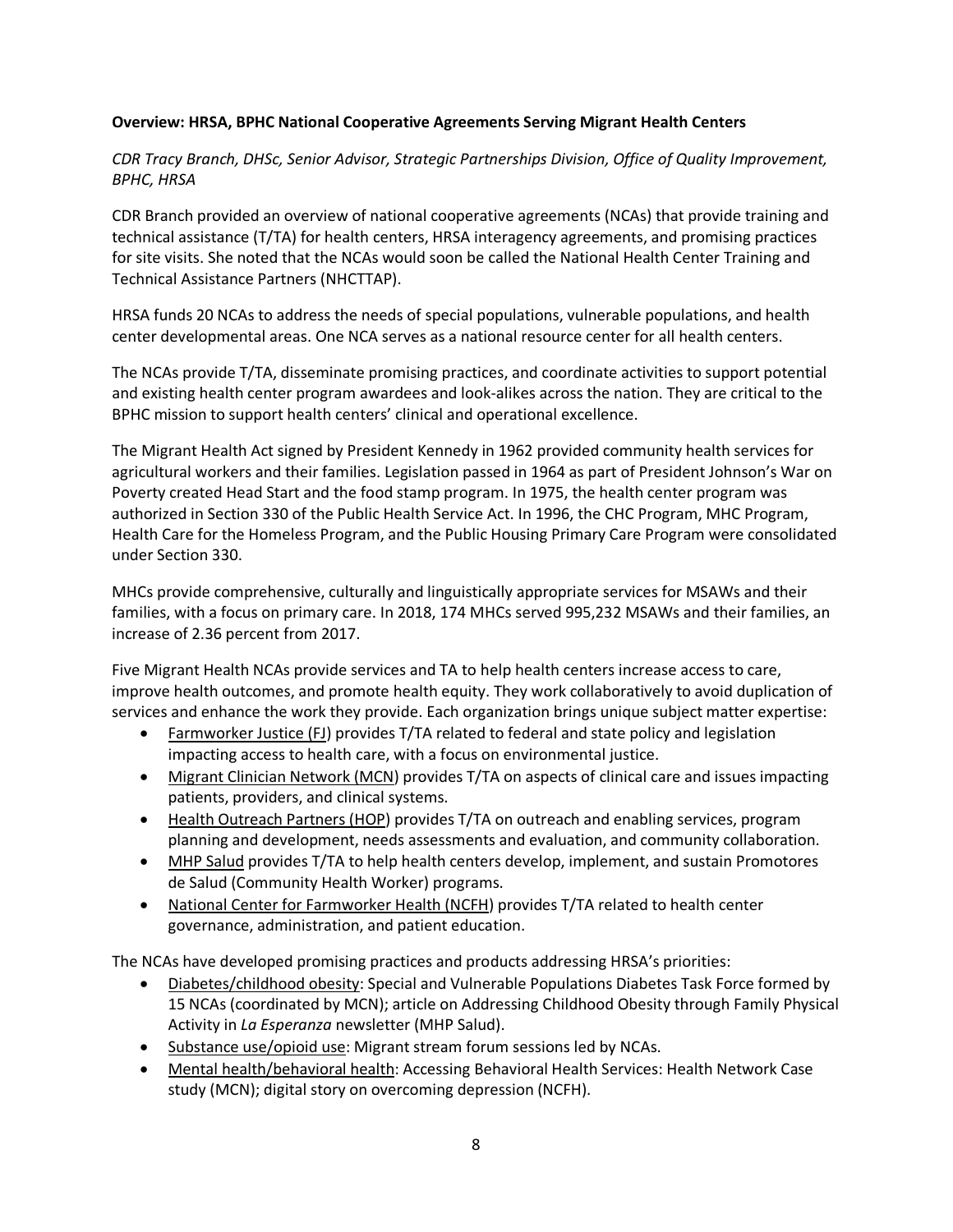- Health workforce: Series of webinars hosted by MCN.
- SDOH: SDOH Academy formed by 14 NCAs to develop, implement, and sustain interventions with health centers and integrate that work in communities. The Academy presented 19 shared learning opportunities in 2017 and 2018.

Other promising practices and products include:

- Webinar series on transportation barriers and office hours (HOP).
- Ag Worker Access 2020 Campaign led by NCFH and NACHC and supported by 45 percent of MHCs and numerous organizations.
- Workshops at migrant stream forums on the impact of state and federal policies on access to care (FJ), occupational and environmental health (FJ), and strategies to address fear and discrimination in agricultural worker communities (HOP).
- Quarterly *Health Policy Bulletin* (FJ).

The NCAs are working on addressing ongoing challenges facing MSAW populations, including difficulty accessing health care; health and well-being following exposure to environmental hazards or disasters; and the need to increase the cultural awareness of site visit consultants.

HRSA has several interagency collaborations that support MHCs.

- A memorandum of understanding (MOU) between HRSA and the Administration for Children and Families (ACF) enables BPHC to collaborate with the Office of Child Care, Office of Head Start (OHS), and the Migrant and Seasonal Head Start Program (MSHSP).
- An interagency agreement with the Department of Labor (DOL) allows HRSA to support DOL in fielding the National Agricultural Worker Survey (NAWS).

The migrant NCAs have developed promising practices for MHCs, including peer-to-peer learning for staff training (HOP), a communications portal for members of the Increase Access to Care network (NCFH), a culturally appropriate health center brochure (FJ), and the case management resources for MCN Health Network staff.

- Mr. Calderon asked if site visit consultants look for specific numbers of MSAWs served by various programs, such as diabetes and conditions related to substance abuse.
	- $\circ$  CDR Branch replied that it is becoming possible to drill down through UDS data to look at specific variables, including special and vulnerable populations. They hope to be able to provide that information in the near future. It is important to have a clear picture of the patients served, what they need, and health center performance.
- Mr. Jaime referenced the Ag Worker 2020 goal and noted that there is still a gap in serving H-2A workers. Health centers have not identified strategies to reach those workers, and growers do not provide information about health care.
	- $\circ$  CDR Branch replied that health literacy is a challenge for both patients and providers. Enabling services and partnerships with community organizations are important. Churches can play an important role in providing information about resources for MSAWs. It behooves employers to make sure their workers have access to care.
- Ms. Higgins asked about the extent to which a site visit looks at whether a health center is using its migrant funding to provide services to MSAWs.
	- CDR Branch stated that project officers focus on whether a health center is providing the required services outlined by the HCP. She did not know the extent to which site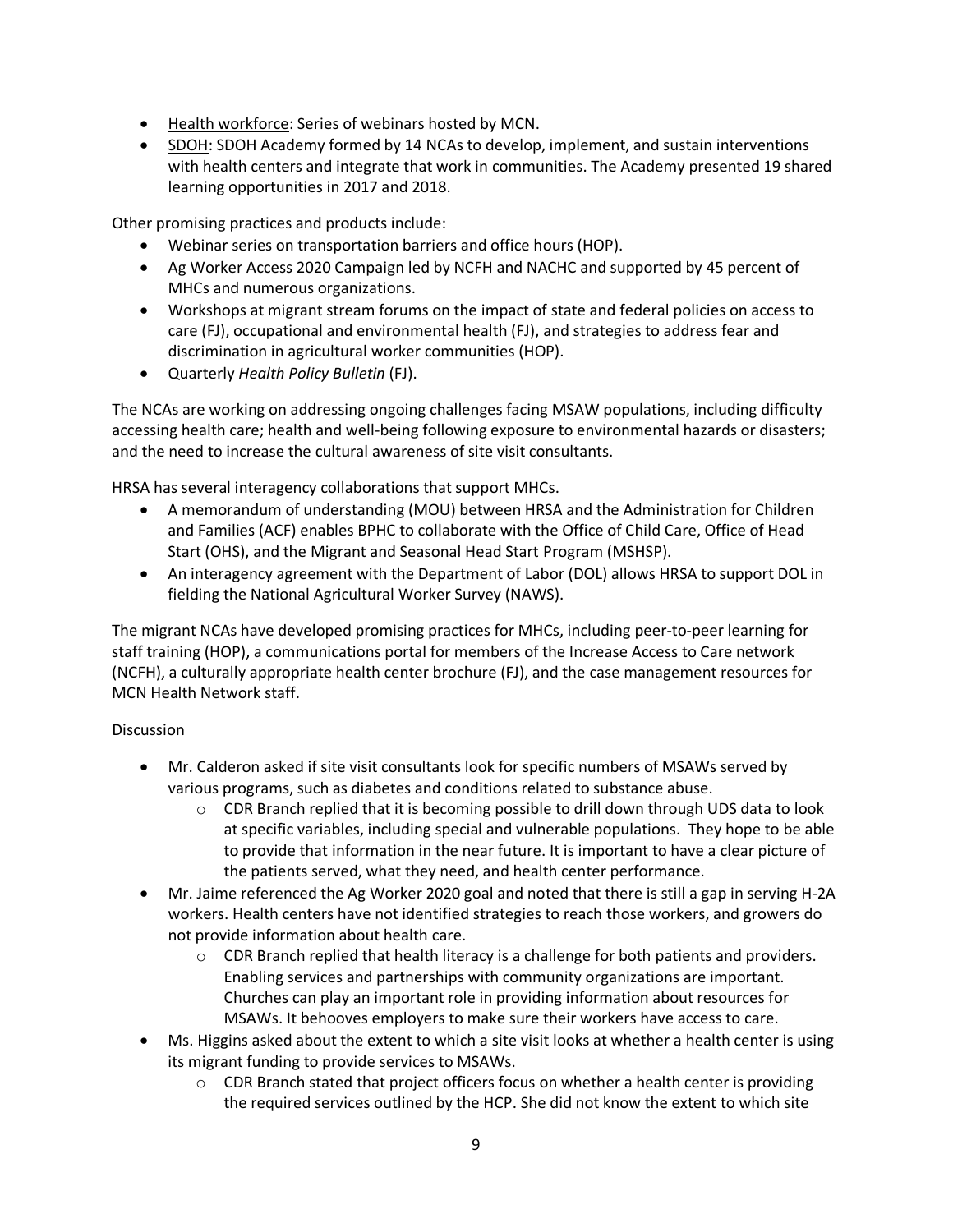visit consultants focus on specific services provided to MSAW patients. She offered to investigate further regarding how they look at those needs.

- $\circ$  Ms. Paul noted that one component of a site visit is a meeting with the board. A health center that receives migrant health funding must have a MSAW on their board.
- CDR Branch stated that HRSA provides training each year before consultants conduct site visits. She would make sure that diabetes services for MSAWs are a priority for site visits in future years and are included as a component of the training.
- Ms. Vallejo Cormier asked if there was a way to find out how many H-2A workers are in Montana and where they are located.
	- Ms. Salazar offered to provide the link for a website with that information.
- Mr. Salinas stated that serving two million MSAWs is an attainable goal, but H-2A workers need transportation and permission from their crew leader to access health care. It is important to build partnerships with growers and crew leaders and to stress the value of a healthy workforce.
	- $\circ$  CDR Branch stated that employers need to know about the Farmworker Bill of Rights. Mobile units can eliminate the need for transportation, but workers still need to be given time to use the services.
- Ms. Vallejo Cormier expressed concern that H-2A workers are viewed as disposable, because they can be replaced easily.
	- CDR Branch stated that BPHC's initiative on intimate partner violence and human trafficking, which she co-leads, has seen a great deal of unreported exploitation in the H-2A population. We need to raise awareness, be vigilant, and advocate wherever we can.
- Dr. Snipes requested clarity about the characteristics of the 45 percent of MHCs that are supporting the Ag Worker Campaign compared to those that are not, in terms of the quality.
	- $\circ$  Gladys Cate stated that the MHCs that have committed to support the campaign include both high performers and those that are struggling. She offered to contact NCFH to get more detailed information.

## **Violence in the Fields**

## *Rebecca Young, MA, Senior Project Director - Community Engagement, Farmworker Justice; Iris Figueroa, JD, Staff Attorney, Farmworker Justice*

Ms. Young and Ms. Figueroa described barriers to care and healthy lifestyles for MSAWs, provided an overview of sexual harassment in agriculture, and presented a video on violence in the fields that they developed with funding from the Occupational Safety and Health Administration (OSHA).

Farmworker Justice is a national non-profit that seeks to empower farmworkers and their families to improve their living and working conditions, immigration status, occupational safety, health, and access to justice.

Farmworkers face numerous barriers to care and healthy lifestyles, including cultural issues (e.g., language, literacy, medical knowledge, health care practices and beliefs, and dietary practices); lack of social support due to social exclusion or isolation; food insecurity and/or lack of access to healthy foods; poverty, which results in lack of reliable transportation, lack of insurance, and substandard housing; limited job security, which increases the chance that workers will stay in a dangerous or questionable job; fear of retaliation; constant mobility, which causes discontinuity of care; immigration status; racism; and confusion about the U.S. health system.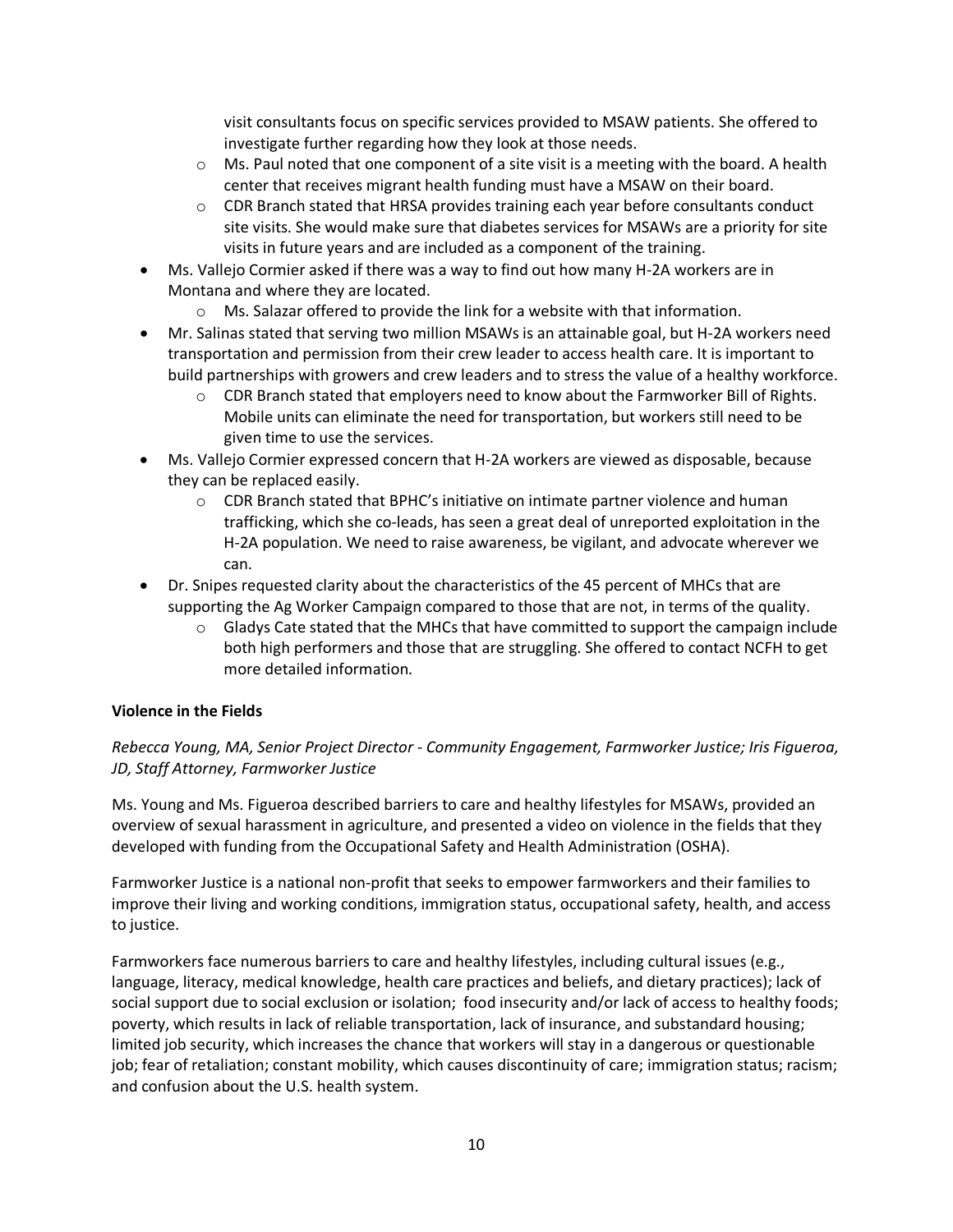FJ defines sexual harassment in agriculture as unwelcome sexual advances, requests for sexual favors, and other verbal or physical conduct of a sexual nature. It is illegal if acceptance or rejection of sexual advances affects a worker's job or working conditions or if the harassment creates a hostile or offensive work environment and interferes with a worker's ability to do the job.

The most recent data on sexual harassment in agriculture are from 1993. An organization that works with farmworkers reported that 90 percent of female farmworkers in California reported that sexual harassment and abuse are a problem. The San Francisco District Office of the U.S. Equal Employment Opportunity Commission found that sexual harassment was rampant among farmworker women.

FJ partnered with Lideres Campesinas (LC), a California nonprofit dedicated to improving the lives of farmworker women and their families, on an OSHA-funded project, Breaking the Silence. The project aims to educate farmworker communities and beyond about the prevalence and risks associated with violence in the fields and provide farmworkers with the skills to identify risks of violence, barriers to reporting, and resources surrounding workplace violence for farmworker families in their community. The project is built on the principles of popular education. It is linguistically and culturally appropriate and includes hands-on training and activities.

FJ and LC conducted a needs assessment, developed a discussion guide and training materials, and produced a short video to encourage discussion of this sensitive issue. The script for the video was developed in collaboration with farmworker women, including those who speak indigenous languages. The actors were volunteers from the community. The team produced the video in Spanish with English subtitles and in Mixteco with Spanish subtitles.

The speakers showed the video to Council members and facilitated a brief conversation about their responses, using questions from the discussion guide developed for the project.

The speakers outlined practical steps to prevent harassment and the process for filing a formal complaint.

The speakers offered the following policy recommendations:

- Provide funding to ensure that health centers have the resources they need for outreach staff/community health workers to educate agricultural worker patients about sexual harassment.
- Encourage health centers to partner with community-based organizations.

- Ms. Paul asked if video had been shown at health centers.
	- $\circ$  Ms. Young replied that LC tested the discussion guide with a group of female farmworkers. When the materials are finalized, FJ will post the video and discussion guide on their website. The purpose of this grant was to develop the resources; it did not include funding for outreach. FJ hopes to obtain funding to support an outreach campaign that would include clinics.
- Ms. Vallejo-Cormier asked if the video would be distributed in time to share it with farmworkers before the next field season.
	- Ms. Young replied that the video and discussion guide were completed, but they had not been published yet. She would ask FJ's director if those resources could be shared with the Council.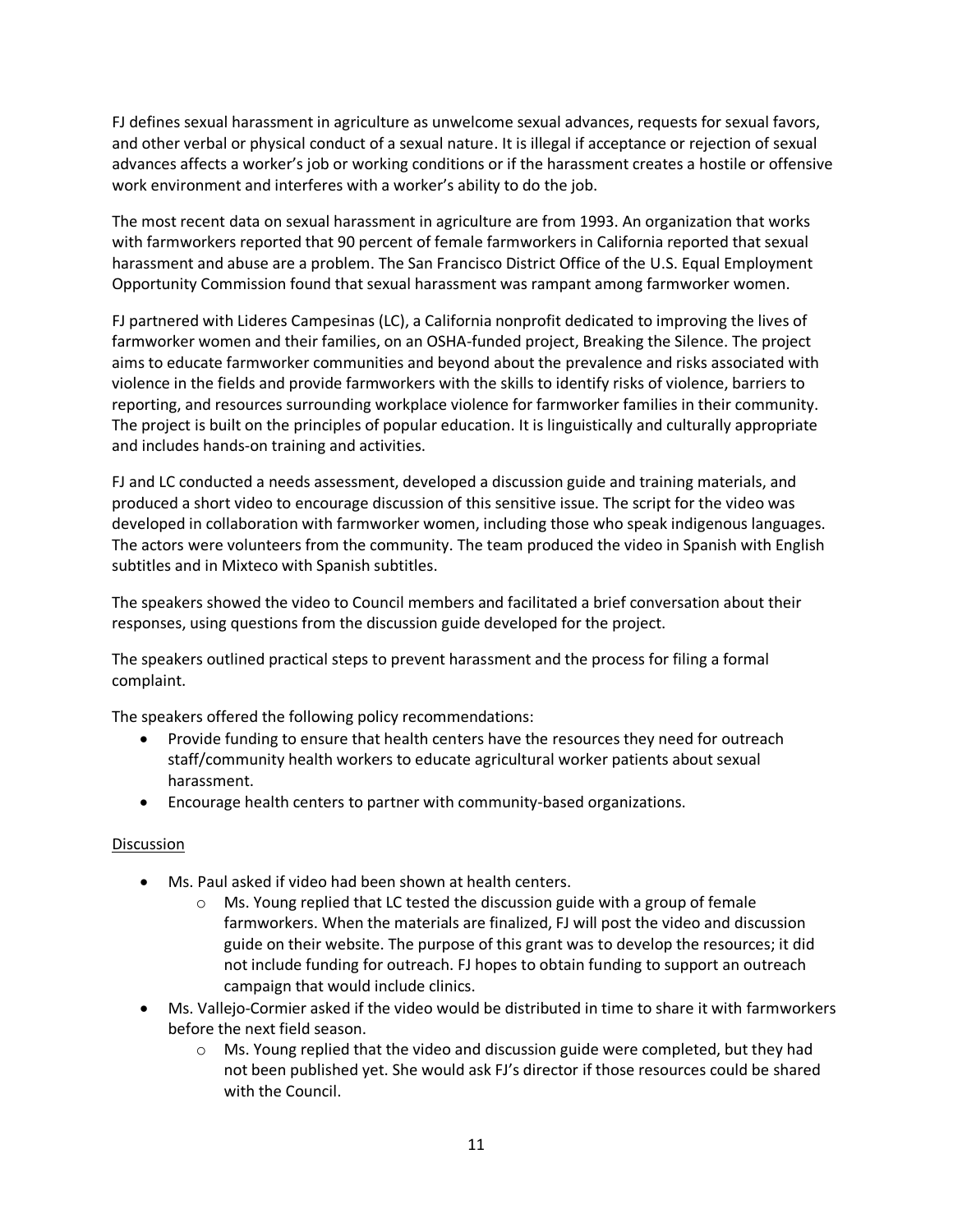- Ms. Dodson asked if the video would include messages to empower women and to educate growers, who stand to lose workers due to harassment.
	- Ms. Young replied that bringing women together to share information about harassment is a form of empowerment. She agreed that it is important to involve crew leaders so they can see the importance of creating a safer working environment.
- Mr. Calderon stated that these incidents affect the entire community. He stressed the importance of education and collaboration with other agencies so farmworkers can get the services they need.
	- Ms. Young noted that the policy recommendation addressed the need for education and collaboration with local partners.
- Ms. Higgins said she would like to have seen the woman in the video take action. The video shows a number to call, but there is no indication that anyone made a call.
	- Ms. Figueroa replied that the video is intended to provoke a reaction and start a conversation about steps workers can take.
	- Ms. Young added that FJ hopes to obtain funding to develop a full training program on this topic that will use the video and include more comprehensive information about preventive measures and the process for filing a complaint.
	- Ms. Vallejo-Cormier suggested that the next version should include information to help children avoid situations that would put them in danger.
- Mr. Skoog stated that the situation is unlikely to improve without political and economic pressure on those who are responsible for allowing those behaviors to exist.
	- Ms. Figueroa agreed about the need for policy changes.

## **Structural Considerations in Migrant and Seasonal Agricultural Worker Health Care**

*Cheryl Seymour, MD, Medical Director, Maine Migrant Health Program, Augusta, ME*

Dr. Seymour presented a structural differential approach to expand how we imagine, understand, narrate, investigate, and address the causes of illness and health disparities. She noted that the concept comes from medical anthropology.

The typical lenses to explain why people are sick are biology, behavior, and "culture"/social needs/community. In his book, *Fresh Fruit, Broken Bodies,* Seth Holmes suggests that social structures are a fourth lens.

Social structures are large forces such as policies, economics, and social hierarchies that produce and maintain modern social inequities and health disparities, often along the lines of social categories such as race, class, gender, sexuality, and ability.

Paul Farmer stated: "Social violence is one way of describing social arrangements that put individuals and people in harm's way. The arrangements are structural because they are embedded in the political and economic organization of our social world; they are violent because they cause injury to people."

Dr. Seymour presented five steps to develop and refine a structural differential:

- 1. Intentionally expand the scope of clinical inquiry to include structural factors.
- 2. Use tools such as the structural vulnerability checklist to frame and inform a broad list of hypotheses.
- 3. Gather perspectives from outside the exam room.
- 4. Learn about the historical context.
- 5. Partner with patients in their communities to clarify and prioritize relevant issues and actions.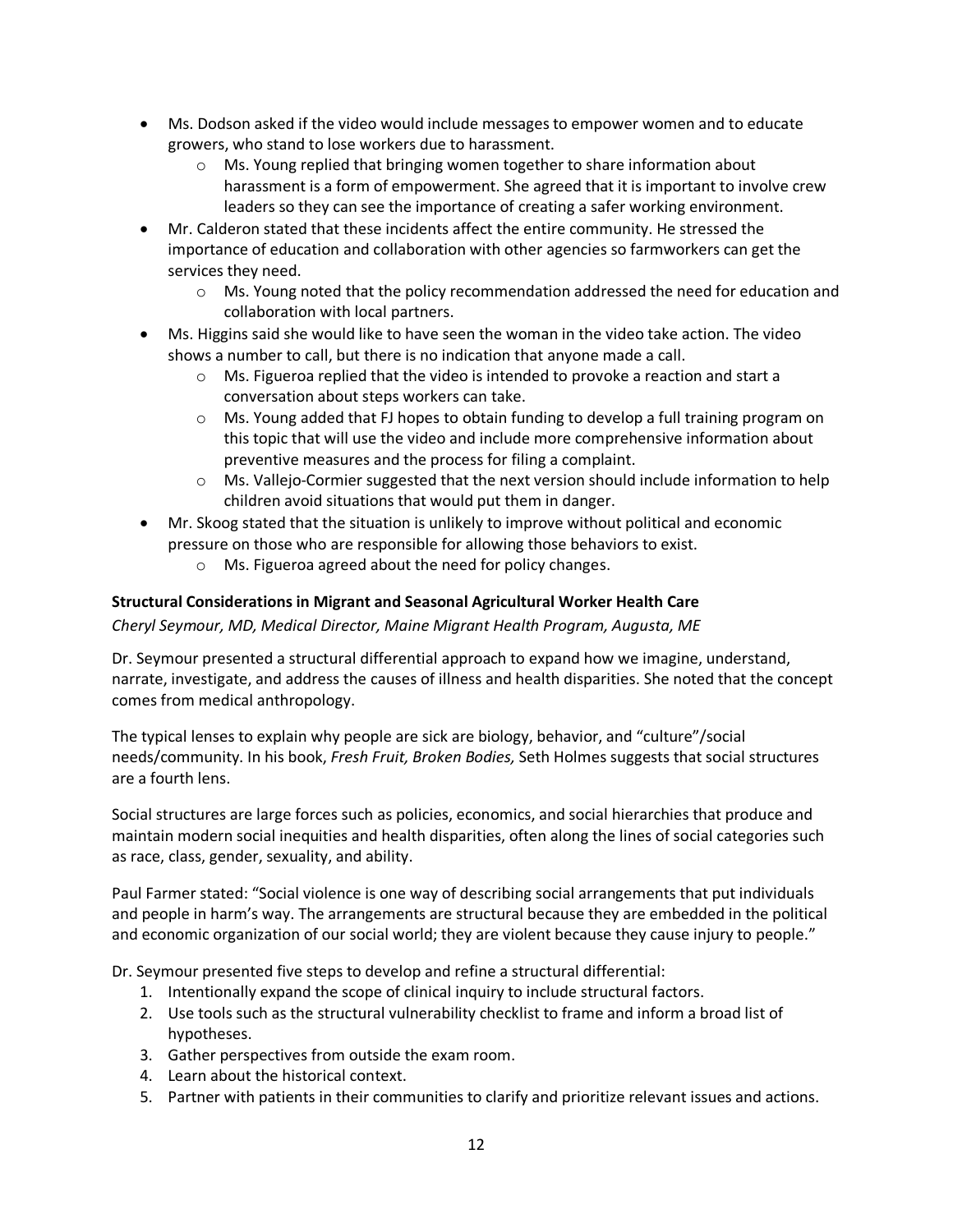Commonly cited barriers to health (e.g., poverty, mobility, fear, social isolation, lack of transportation, access to healthy food, job insecurity, racism, inadequate housing, literacy/language access, occupational hazards) often result from larger structural forces, including labor and agricultural policies, international trade policies, international political and economic instability, nativist rhetoric, police and immigration action in communities, and structural racism and individual bias in healthcare access and delivery.

We can engage with structures if we recognize and name them as direct causes of illness, see patients as structurally vulnerable (using screening tools to assess risk), and collaborate across disciplines to learn more and create interventions.

Assistant Secretary of Health, ADM Brett P. Giroir, MD, outlined the many factors that play a role in determining an individual's health outcome, beginning with the impact of social institutions, social hierarchies, and economic systems on policies and programs. He noted that the benefits are often dissociated from the people making the investment.

Dr. Seymour presented four considerations:

- The Centers for Medicare and Medicaid Services (CMS) and private health systems are working to change payment models and partner with states and cities in collaborative change. Where are the ongoing gaps in those plans that miss MSAWs?
- Data demonstrate that return on investment is challenging, even in a closed health system. How can we leverage existing national MSAW data or alter data collection to inform and/or evaluate structural interventions?
- Are there other opportunities to utilize the challenges faced by MSAWs as an accessible example of structural violence in order to help shift the narrative about the root causes of health disparities?
- What conversations can be had across departments to address structural interventions that would promote the health of MSAWs and others?

Dr. Seymour presented two recommendations:

- 1. Collate existing data sets and/or expand/focus data collection related to MSAWs, with the aim of informing and monitoring structural interventions at the federal level.
- 2. Establish a standing federal committee with leadership from multiple departments in order to address root causes of health inequity.

The themes of Healthy People 2030—closing gaps, cultivating healthier environments, health and wellbeing across the lifespan, and increasing knowledge and action—are relevant to this discussion.

Until we as a community can acknowledge the deep-rooted causes of inequity, we will not be able to address health disparities.

- Dr. Snipes suggested that the first step would be to merge datasets at various levels and noted that state-level datasets include some of the indicators. She asked how the Council could present the concepts Dr. Seymour described so others would hear and understand them.
	- Dr. Seymour said it would be important to show the correlations between social structures and clinical indicators. Some can be addressed at the local level, but the structural factors that impact MSAWs are much larger.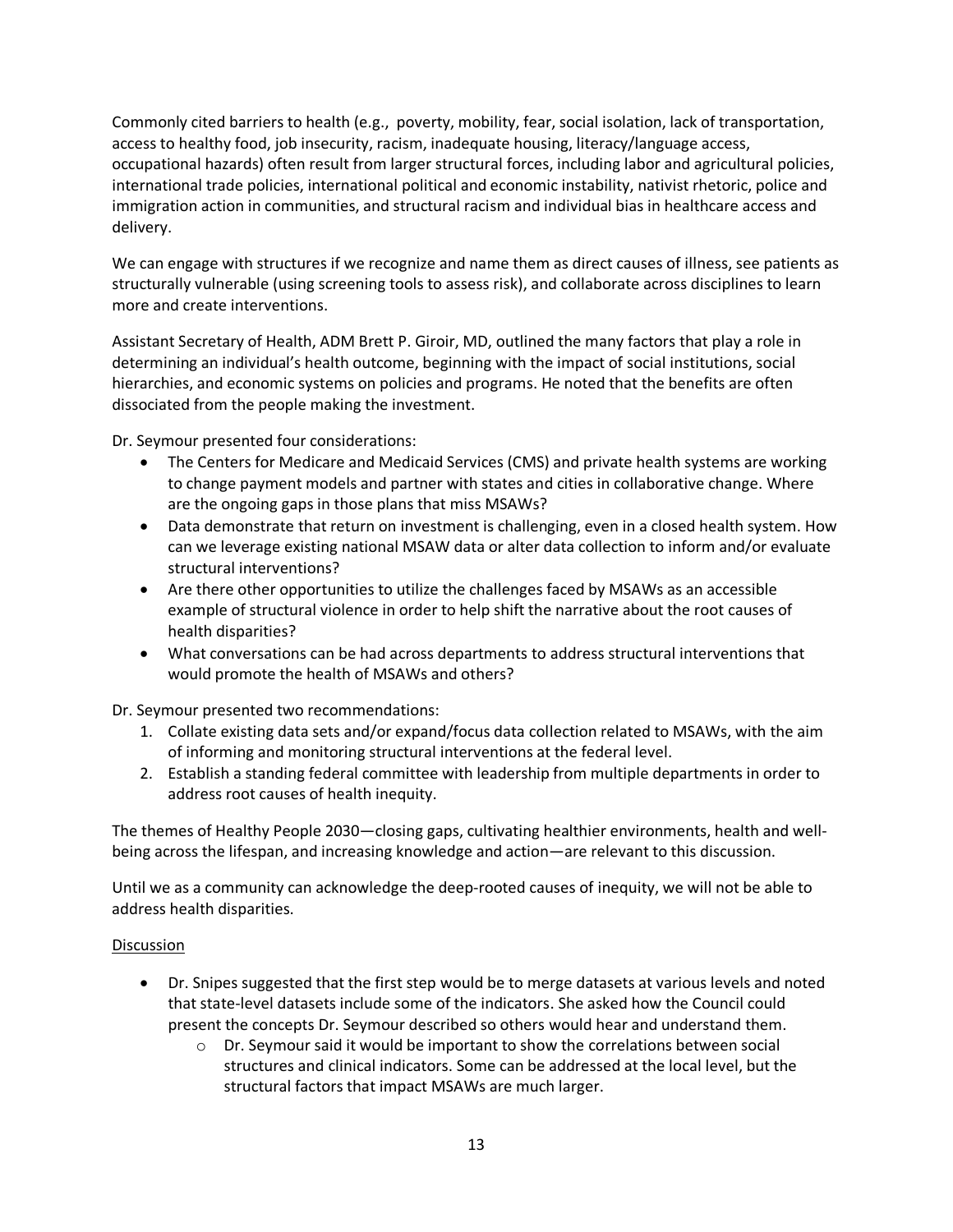- Dr. Joseph noted that the UDS only provides organizational-level data. HRSA is looking at the potential to collect patient-level data. However, the data would have to be de-identified, and it would be important to determine who can access the data for research.
- Mr. Calderon referenced ADM Giroir's statement that benefits are often dissociated from people who make the investments. He noted that CHCs that may have begun by serving the needs of MSAWs, may often shift their focus to serving the community at large.

## **Facilitated Discussion on Possible Recommendations**

Council members discussed issues and themes from the presentations that could inform the Council's recommendations to the Secretary of DHHS. They identified the following issues:

- Sexual violence as a health care issue
- Value-based care
- Accountability for the number of MSAW patients served
- Gaps in identifying MSAW patients
- Outreach to MSAWs as a performance objective for health center CEOs
- Health literacy
- Infant and maternal mortality
- Equity of services
- Resources for research
- Partnerships between MHCs and growers to connect H-2A workers to health care and inform them of their rights
- Cultural competency for consultants conducting site visits
- Barriers to accessing care
- Impact of housing on health care.

Council members discussed the need to identify priority issues, clearly define the problems, and draft actionable recommendations.

Mr. Jaime called for a motion to adjourn the meeting for the day. The motion was made by Ms. Vallejo Cormier and seconded by Ms. Salazar.

The meeting was adjourned for the day at 5:00 p.m.

# **Thursday, November 7, 2019**

#### **Mr. Jaime called the meeting to order.**

#### **Recap from Previous Day**

*Sharon Brown-Singleton, MSM, LPN, Vice-Chair, NACMH*Ms. Brown-Singleton provided a high-level overview of the first day of the meeting.

## **Demographic Profile of United States Farmworkers**

*Susan Gabbard, PhD, JBS International Daniel Carroll, Employment and Training Administration (ETA), Office of Policy Development and Research, U.S. Department of Labor (DOL)*

Dr. Gabbard described changes in U.S. agriculture over the past 20 years, based on the 2017 Census of Agriculture (COA) and presented findings from the National Agricultural Worker Survey (NAWS) on crop workers' demographics and health.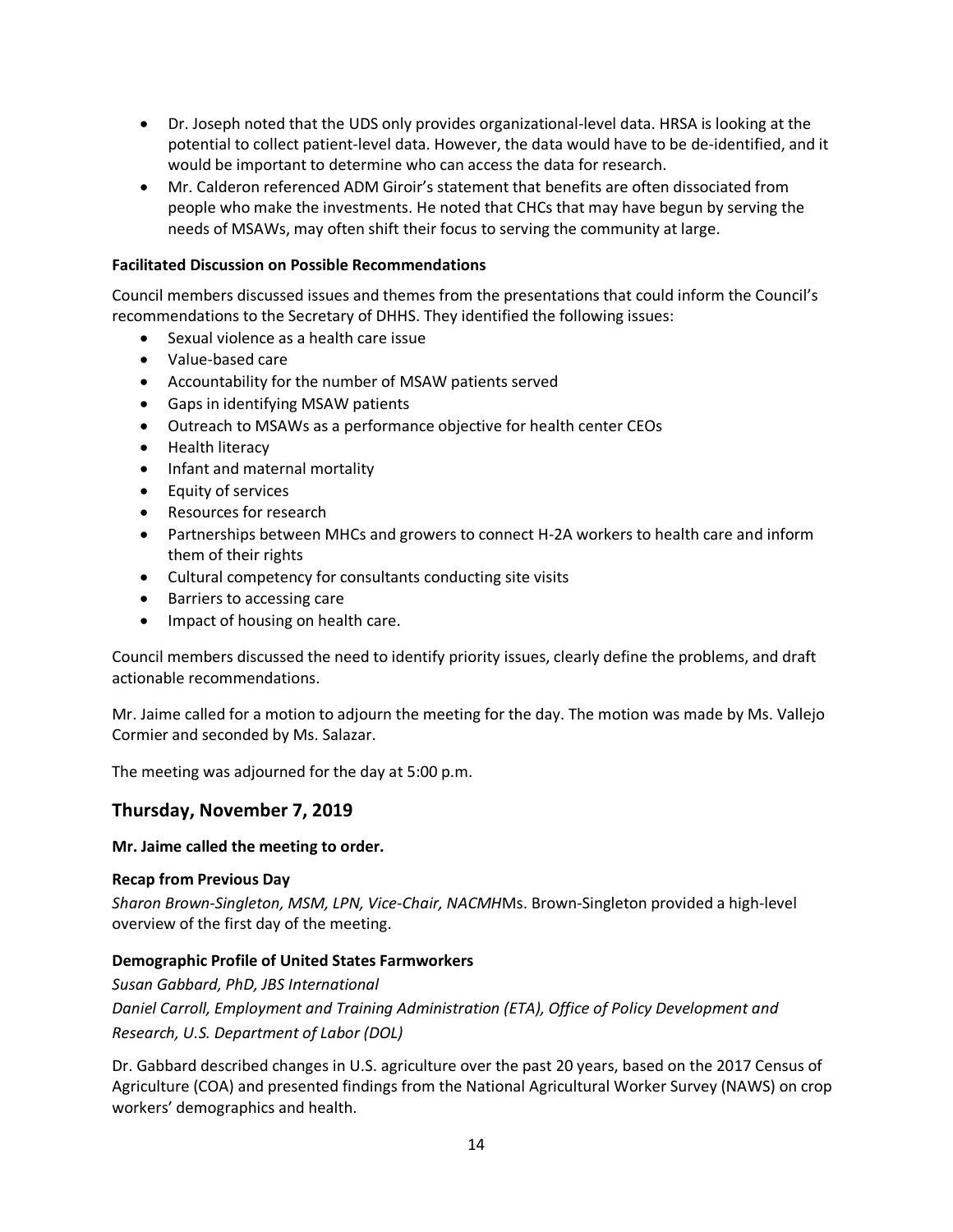## Census of Agriculture

The COA is conducted every five years by the U.S. Department of Agriculture. It includes three labor questions regarding directly hired workers, hired labor expenses, and contract labor expenses.

Changes in agriculture in the past 20 years have increased the demand for farmworkers, making it more difficult for growers to find workers.

#### NAWS Findings

The NAWS is an annual random-sample survey of 1,500 to 3,000 crop workers and their family members in the continental U.S. It is a reliable source of information on crop worker demographics. It has limited regional coverage and no local data.

The NAWS sampling universe overlaps with the Section 330g definition of agriculture and MSAWs. However, it excludes groups that make up approximately one-third of the eligible population for MHCs, such as formerly employed agricultural workers, H-2A workers, livestock workers, aged or disabled farmworkers who are no longer doing crop work, or their family members. On the other hand, it includes data on 330g-eligible workers and their dependents who are not seen at health centers.

Legal and economic changes in the last 20 years have impacted the crop labor supply. New U.S. laws and more enforcement make it more difficult to cross the U.S.-Mexico border. Increased immigration enforcement makes migration difficult within the U.S. Economic growth, improved social programs, and decreased birth rates in Mexico reduced incentives for Mexican citizens to migrate to the U.S.

NAWS data illustrate demographic shifts in the crop worker population:

- The percentage of migratory workers declined from 49 percent to 19 percent from 2000 to 2016, while the number of H-2A visa crop workers doubled between 2014 and 2018.
- The average age of crop workers increased from 31 to 38 years, the number of women increased from 21 to 32 percent, and the number of parents went from 48 to 55 percent.
- Circulatory migration between Mexico and the U.S. has become more difficult. In 2000, 37 percent of crop workers crossed the border, compared to only nine percent in 2016.
- Eighty-four percent of crop workers are Hispanic, and six percent are indigenous. Sixty-eight percent were born in Mexico, 25 percent were born in the U.S. or Puerto Rico, and six percent were born in Central America.
- Crop workers now have an average of eight years of education, compared to six years in 2000. Only 10 percent have a high-school diploma, and 37 percent have only six years of education. Twenty-nine percent say they speak English well, while the same percent say they do not speak any English. Forty percent say they do not read any English, while 28 percent say they read English well.
- Slightly more than half of crop workers have children, 13 percent are married with no children, and 30 percent are single. Most parents have one or two children; only 10 percent have four or more children. One-third of parents use center-based childcare, but the majority of childcare for children under six is provided by family members.
- One-third of farmworkers are at 100 percent of the poverty level. Most are between 100 and 200 percent of the poverty level. Median family income is between \$20,000 and \$30,000.

Nearly 90 percent of crop workers live in off-farm housing; about half of that housing is in the private rental market. One-third of crop workers reported that they live in crowded housing.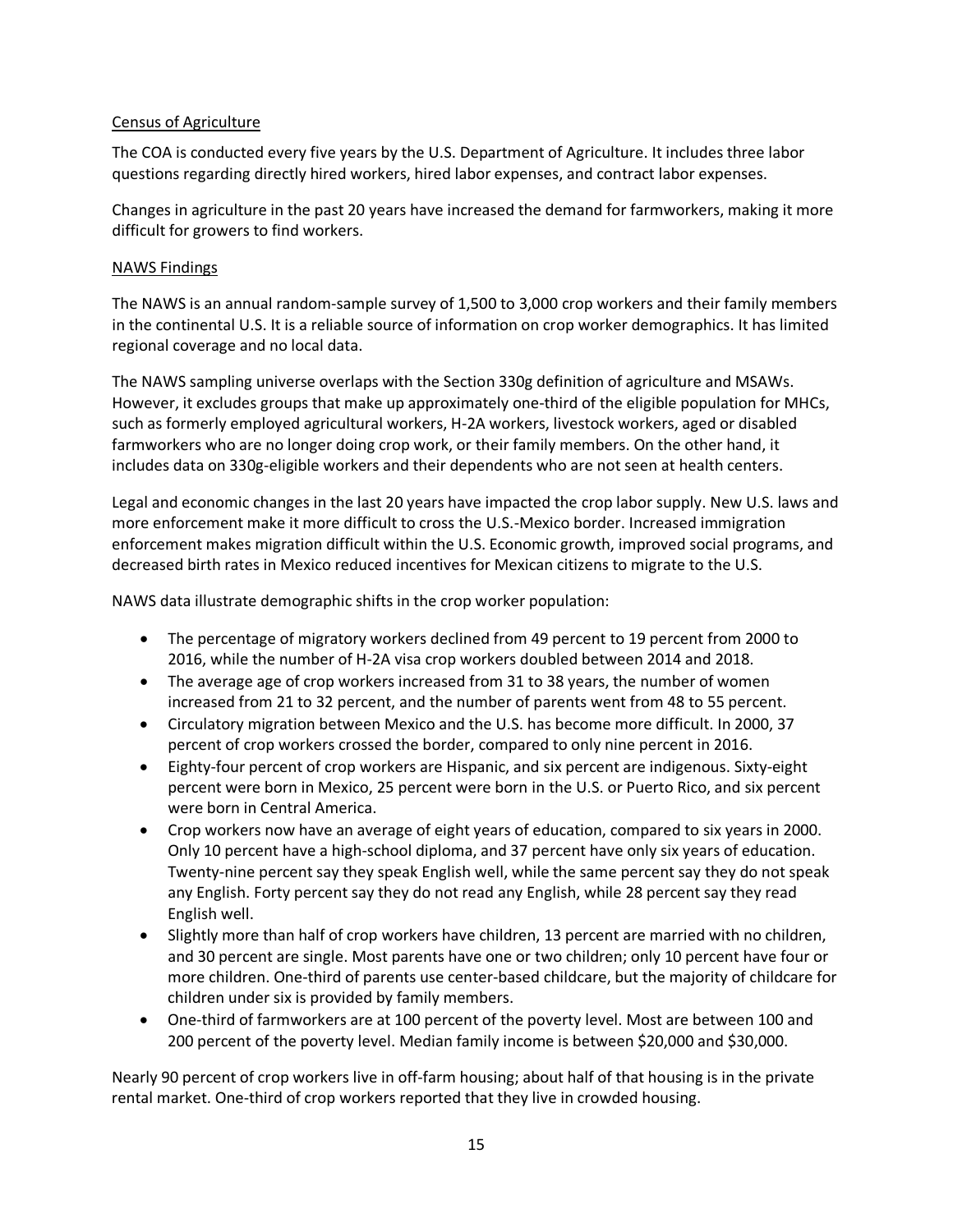Nearly two-thirds of crop workers own or are buying a vehicle, and 58 percent drive to work. Many others share rides; very few get to work by a bus, truck, or van provided by their employer.

The NAWS has a great deal of data on crop workers' health:

- Nearly all of crop workers reported that their children have health insurance. Slightly less than half have insurance for themselves, and slightly more than half of their spouses have insurance.
- Government programs are the primary source of health insurance, primarily due to Medicaid expansion and the Children's Health Insurance Program (CHIP). About 30 percent of workers and 14 percent of their spouses have employer-provided insurance.
- About 70 percent of crop workers said they had a healthcare visit in the last two years in the U.S. or abroad.
- The share of crop workers who said they were diagnosed with chronic conditions increased from 10 percent in 2000 to 22 percent in 2016. The change could be due to the increased number of workers who saw a healthcare provider, the aging workforce, or both.
- Twenty-nine percent of crop workers said their last healthcare visit was at a health center, and 43 percent saw another provider. Twenty-eight percent said they had no healthcare visits.

NAWS data make it possible to compare health center patients to the larger population and look at decisions about where MSAWs go for care. However, the NAWS only asks about the most recent provider, and the response depends upon the worker's ability to identify a CHC/MHC.

About half of the crop workers whose most recent visit was to a CHC/MHC were under 40, and 53 percent were male. Only 17 percent were migrant workers. Slightly more than half had a spouse and/or children. About one-quarter said they had been diagnosed with a chronic condition.

Forty-three percent of the crop workers who visited a CHC/MHC had health insurance, 27 percent of their spouses had insurance, and 85 percent of their children were insured. Spouses of those who saw other providers were more likely to be uninsured. Slightly more than half of crop workers who were insured, 60 percent of their spouses and 93 percent of their children had government coverage.

Compared to crop workers whose most recent visit was to a health center, those who saw other providers were slightly more likely to be male, less likely to have children, and slightly less likely to have been diagnosed with a chronic condition. Workers who saw other providers were more likely to have health insurance, as were their spouses and children. They were less likely to have government-provided insurance.

Crop workers who reported no recent provider visits were more likely to be under 40, male, and migrant than those who visited a health center. They were less likely to have a spouse or children and much less likely to have a chronic condition. Less than one-third of workers and their spouses who reported no provider visits had insurance, but nearly all of their children had government insurance.

In summary:

- Since 2000, the crop worker population has become older and more female. Crop workers continue to be mostly Hispanic/Latino.
- More crop workers have families, and more families have children. Workers are migrating less, and fewer crop workers live away from their families.
- More crop workers have insurance, but 53 percent are still uninsured. More than two-thirds are using U.S. health care. About one in five has been diagnosed with a chronic condition.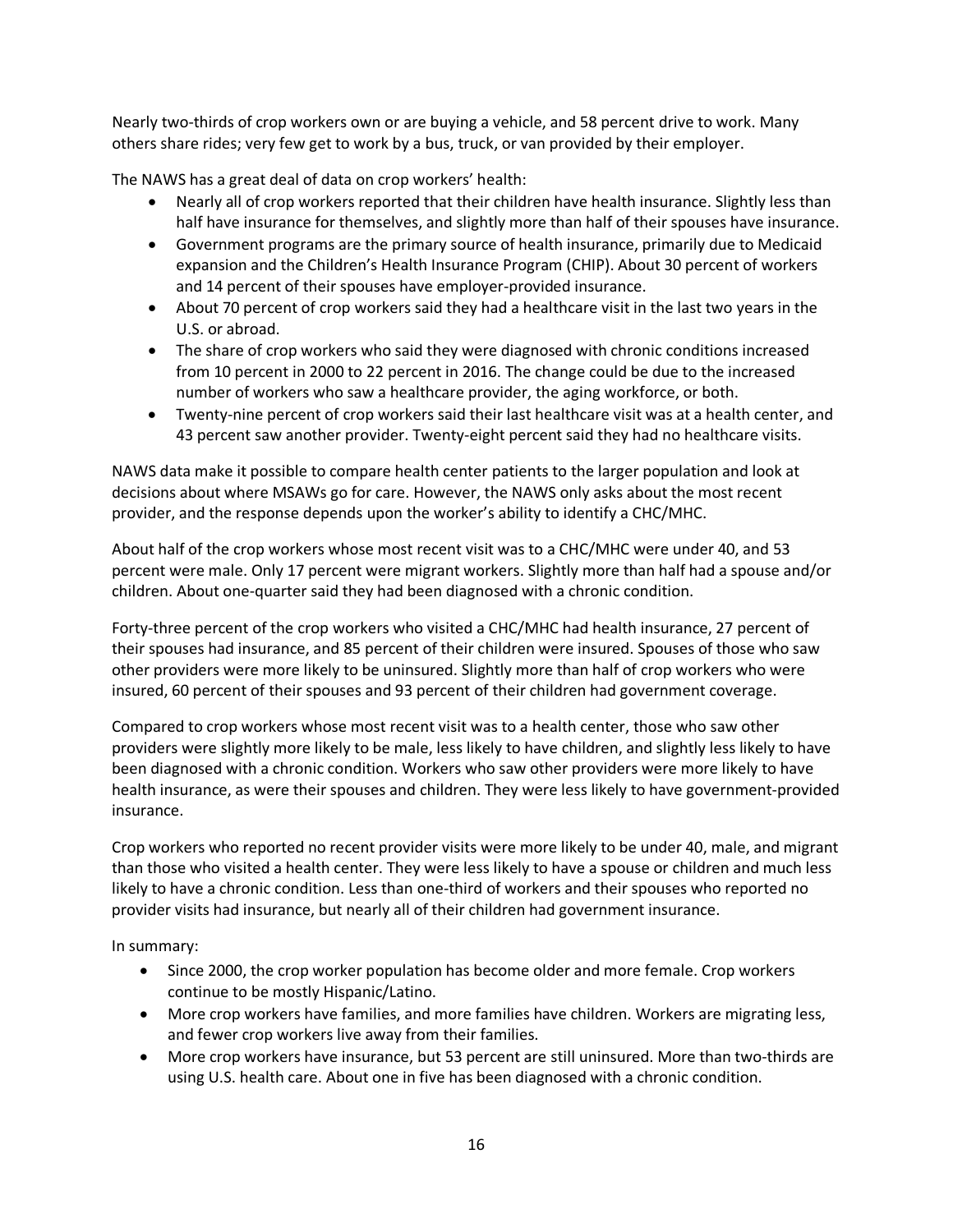• MHCs and CHCs serve one in five crop workers overall and two in five crop workers who receive care. Crop worker patients of health centers are older, sicker, and uninsured than those who see other providers.

Mr. Carroll reviewed the history, collaborative aspects, and costs of the NAWS, described past and current health question domains, and outlined potential survey goals going forward.

The NAWS was created in 1989 to address the DOL's mandate under the Immigration Reform and Control Act of 1986 (IRCA). The purpose of the NAWS was to determine if IRCA would result in a shortage of agricultural workers between 1990 and 1993. The survey has continued because it helps inform a number of federal programs that were created to help agricultural workers, including Migrant and Seasonal Head Start, migrant health, migrant education, and the National Farmworker Jobs Program. It also helps address routine and periodic information needs for various federal agencies.

The survey is conducted in 12 sampling regions across the country. Each region is surveyed three times a year, using a multi-stage, stratified sampling methodology.

The NAWS has a research data file where data can be analyzed at the 12-region level, and a public data files, where data can be analyzed for six regions. The public data file includes research reports, presentations, and data tables with demographic and employment data for each region.

The NAWS is a multi-agency funded effort. Non-DOL funding is sporadic and is typically associated with new survey questions. ETA meets quarterly with HRSA to determine the direction of the survey. It meets less regularly with other agencies.

Questionnaire development is a collaborative undertaking. DOL could use more help in this area.

Current survey domains include pesticide handling, chronic disease, preventive health, general anxiety disorder, access and use of digital devices, and education and training. In the past, the survey has included questions on respiratory health, occupational injury, tobacco and alcohol use, depression, job demands and control, and clothes laundering and hygiene practices.

The NAWS is a cost-efficient survey. In the past 10 years, the average annual contract cost was \$3.1 million. Non-DOL agencies typically transfer funds to ETA for the NAWS when they add questions to the survey. DOL is proposing legislation to require non-DOL agencies to contribute to annual base costs.

Potential survey directions include:

- Return to IRCA roots (add labor-supply and job-satisfaction questions)
- Create a Community of Practice or Technical working Group to provide additional and ongoing subject matter expertise on survey questions and design
- Establish a release date for reports and public data files.
- Expand the survey to include additional populations, including H-2A and livestock workers.

- Ms. Naqvi asked why the crop worker population is aging.
	- $\circ$  Dr. Gabbard replied that workers are tending to remain in their farm jobs and age in place. Fewer workers are moving to other industries as they did in the past.
- Mr. Aguilar asked why H-2A and livestock workers are excluded from the NAWS and noted that many of those workers fall into the Medicaid gap.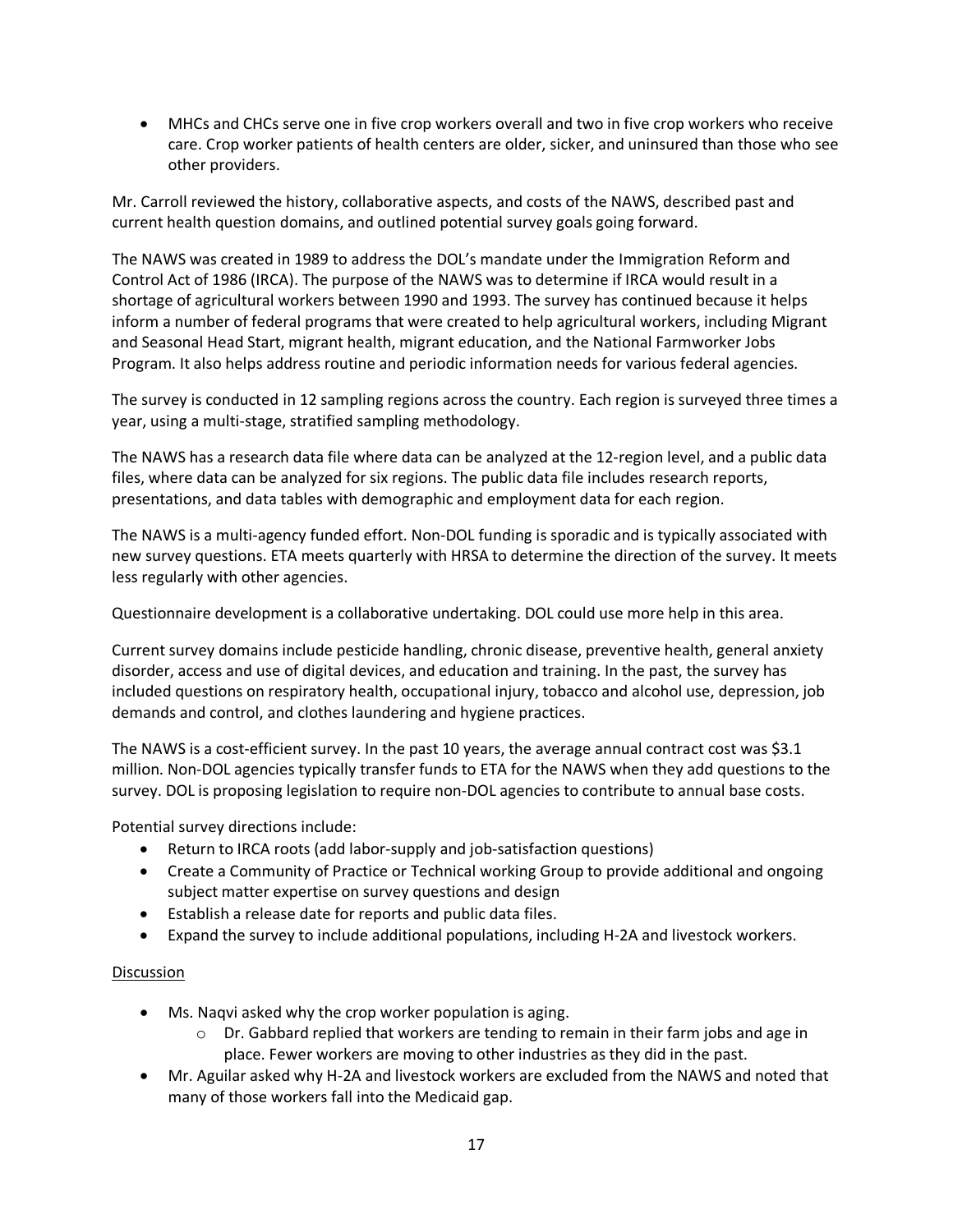- Mr. Carroll replied that those workers are excluded because the legislative purpose of the survey is to determine whether there would be a shortage of seasonal agricultural workers.
- $\circ$  Dr. Gabbard proposed the following recommendations: continue the NAWS, add H-2A workers, ensure that the patient survey collects information on dependents, and analyze existing farmworker data in the patient survey.
- Dr. Snipes asked if including H-2A workers would impact the cost of the survey.
	- $\circ$  Mr. Carroll replied that labor expenditures dictate where the teams go to find crop workers. Expenditures for H-2A workers are included in the COA. The NAWS currently sends interviewers to North Carolina, Georgia, and California, where most of the workforce consists of H-2A workers. The cost of the NAWS would decrease if the teams could interview those workers.
- Ms. Paul asked how including H-2A workers would impact the data sets.
	- Mr. Carroll replied that they would have to increase the sample size and possibly revise the methodology.
- Ms. Vallejo-Cormier asked if fear of being stopped and deported was impacting participation in the NAWS.
	- Mr. Carroll replied that during a recent public comment period, DOL received many suggestions to add questions about fear due to changes in enforcement. The survey has a high level of participation, because interviewers are experienced in developing rapport with both employers and crop workers.
- Mr. Calderon asked who sponsors the H-2A visa program.
	- $\circ$  Mr. Carroll replied that the program is administered by the Department of Homeland Security, the Department of Justice, and DOL. DOL manages the labor certification process for employers.

## **Demographic Profile of United States Farmworkers: H-2A Workers**

## *Jennifer Lee, Analyst, Wage and Hour Division, DOL*

Ms. Lee described the purpose and scope of the H-2A visa program, outlined employers' contractual obligations, reviewed worker protections, and provided resources for information on workers' rights. She noted that DOL is responsible for worker protections for the H-2A visa program and the Migrant and Seasonal Agricultural Worker Protection Act (MSPA).

## Purpose of the H-2A program

The Immigration and Nationality Act (INA) allows employers to import temporary foreign agricultural workers by applying for certification that (a) there are not sufficient workers who are able, willing, and qualified, and who will be available at the time and place needed, to perform the labor or services involved in the petition, and (b) the employment of the alien in such labor or services will not adversely affect the wages and working conditions of workers in the United States similarly employed.

The program has a wide range of regulations and protections that cover H-2A visa workers and domestic workers who are doing the same work ("corresponding employment"). They include:

- Preferential treatment prohibited: The employer must offer terms and working conditions to U.S. workers that are not less favorable than those offered to H-2A workers and may not impose any restrictions or obligations on U.S. workers that will not also be imposed on H-2A workers.
- Positive recruitment: The employer is required to conduct DOL-specified recruitment activities and must accept referrals of eligible U.S. workers.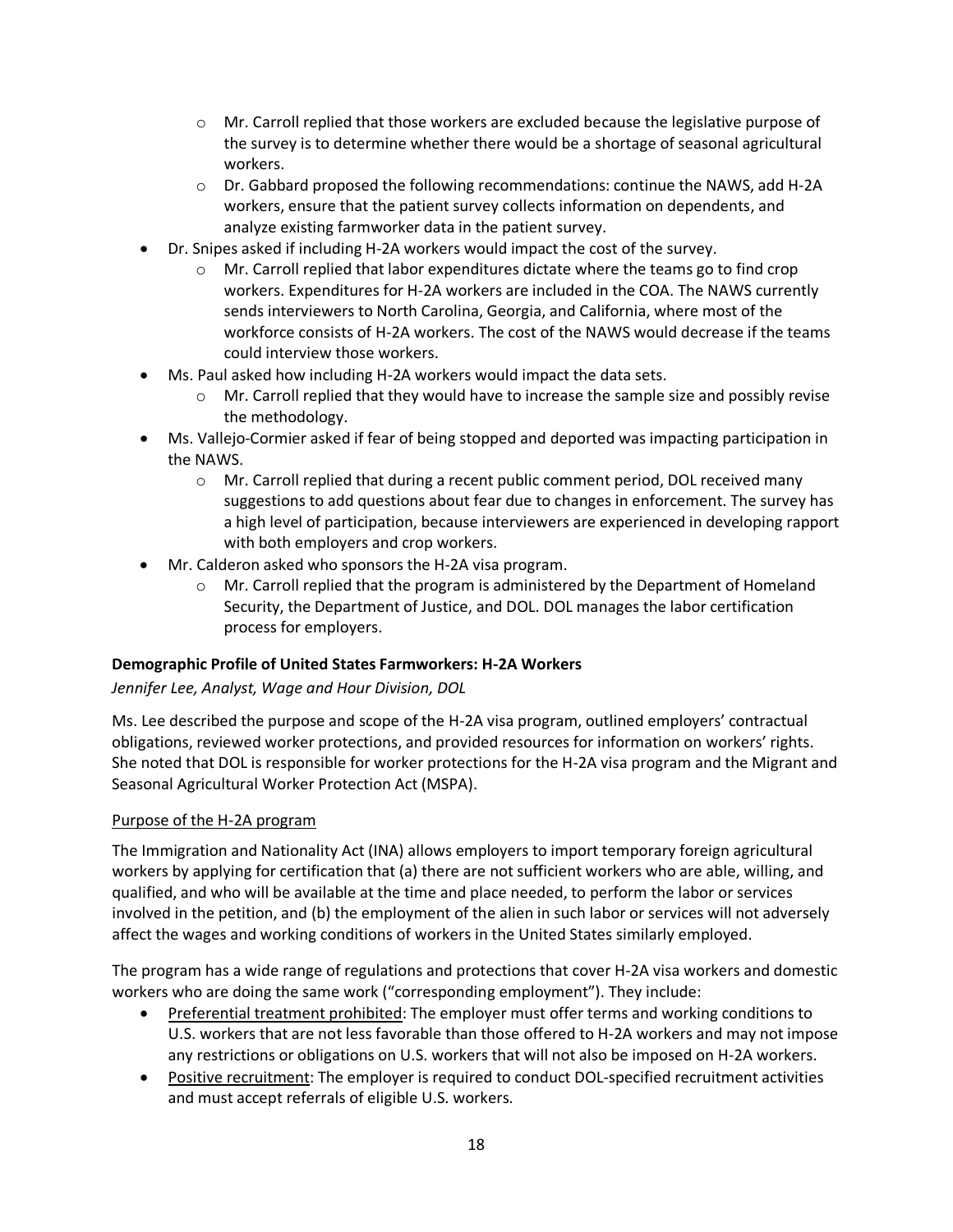- 50% rule: The employer must provide employment to any qualified, eligible U.S. worker who applies for the job opportunity until 50 percent of the period of the work contract has elapsed.
- Layoff and displacement of U.S. workers: No layoffs are allowed within 60 days of the date of need, except for lawful, job-related reasons. If a layoff has occurred, the employer must first offer the job opportunity to laid-off U.S. workers before hiring any H-2A workers.
- Payment of required wages: The employer must pay the highest applicable wage in effect at the time work is performed. Wages may be calculated based on hourly or piece rates.
- 3/4 guarantee: The employer must guarantee to offer employment for a total number of hours equal to at least three-fourths of the workdays in the contract period.
- Transportation: The employer must provide or pay for transportation and daily meals to the place or employment or reimburse workers once 50 percent of the contract period has elapsed. They must also provide or pay for return transportation and daily meals upon completion of the work contract period and must provide daily transportation between the camp and fields at no cost. Transportation must comply with all applicable laws and regulations and must meet safety standards, driver licensing, and vehicle insurance standards specified in MSPA.
- Housing: The employer must provide housing at no cost to H-2A workers and workers in corresponding employment who are not reasonably able to return to their residence within the same day. Housing must be inspected and approved prior to occupancy. Rental or public accommodations must meet local standards and must be paid directly by the employer.
- Meals: The employer must provide three meals per day to each worker at no more than a DOLspecified cost or furnish free and convenient cooking and kitchen facilities.
- Disclosure: The employer must provide a copy of the work contract to each worker no later than the time at which the H-2A worker applies for the visa, or no later than the first day of work for domestic workers. The contract must be in a language the worker understands and must specify all deductions that will be made. Undisclosed deductions are not permitted.
- Disclosure: The employer must provide a copy of the work contract to each worker no later than the time at which the H-2A worker applies for the visa or the first day of work for those in corresponding employment. The contract must be in a language understood by the worker.
- Deductions: Certain deductions are specifically prohibited, and undisclosed deductions are impermissible. Deductions for expenses that are for the primary benefit of the employer may not bring an employee's wages below the H-2A required wage rate.
- Notice of Worker Rights: The employer must the rights and protections of H-2A workers and workers in corresponding employment in English and another language, as necessary, in a location where employees can readily see it. The poster may be obtained from DOL.

Information and outreach materials are available at the Wage and Hour Division website [\(https://www.wagehour.dol.gov\)](https://www.wagehour.dol.gov/). A help line is available at 1-866-4US-WAGE (1-866-487-9243).

#### **Housing Options and Concerns**

*Ed Franchi, Director, Agricultural Worker Program, Keystone Rural Health Center, Chambersburg, PA*

Mr. Franchi discussed legal provisions for seasonal farm workers' housing in Pennsylvania, the housing inspection process, and farmworkers' housing-related health concerns.

Agriculture is a major industry in Pennsylvania, accounting for \$38.6 billion in food product exports. Approximately 45,000 to 50,000 MSAWs are employed in the state each year.

Keystone Rural Health Center serves 40 of the 67 counties in Pennsylvania. In 2018, Keystone's Agricultural Worker Program served 2,900 MSAWs in 13 clinics and conducted 640 site visits.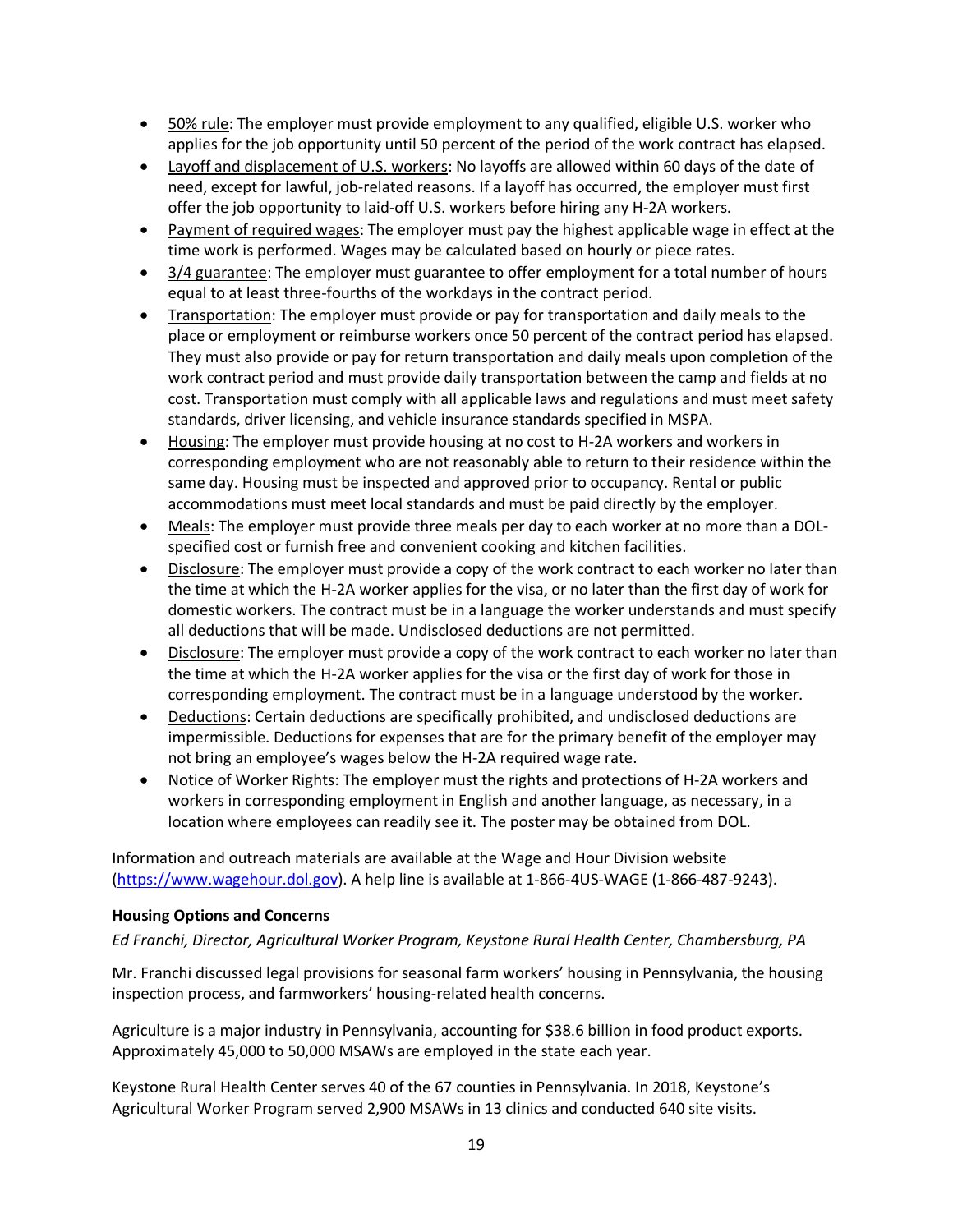Agriculture is the second most dangerous occupation in the U.S., after mining. Poor housing is an occupational risk, in addition to pesticide exposure, muscular strain or trauma, motorized machines, poor sanitation, and exposure to heat or sun.

Pennsylvania Code includes 20 provisions for seasonal farm labor camps. The Pennsylvania Department of Agriculture conducts housing inspections in collaboration with the Pennsylvania Department of Labor and Industry and reports the findings to the U.S. DOL. Federal standards only apply if housing is provided under the H-2A program.

Concerns include:

- The state does not have an enforcement arm to determine if a farm is housing workers.
- Inspection results are not posted (workers must file a Right-to-Know request)
- The Pennsylvania Code pertaining to farm labor camps was last updated in 1996.
- Federal regulations on farm labor housing were last updated in 2005.
- Pennsylvania has nearly 60,000 farms, but only 350 seasonal farm labor camps.
- The lack of a "master list" of farms in the state and the number of workers they employ makes it difficult to anticipate the services they will need.

- Mr. Jaime stated that many Migrant Head Start families report unequal conditions for H-2A workers and migrant workers. He asked if immigration status affects enforcement of protections.
	- Ms. Lee replied that DOL enforces labor protections regardless of immigration status. Investigators often find employers offering preferential conditions to H-2A workers. Anyone who is aware of preferential treatment may file a complaint; it does not have to be the worker. Wage and Hour Division offices across the U.S. have multi-lingual staff.
- Mr. Jaime said he had heard that some employers in Florida do not allow H2-A workers to work elsewhere during the gap between the early and late citrus seasons.
	- $\circ$  Ms. Lee stated that an employer that does not provide work during the gap may be in violation of the 3/4 guarantee.
- Mr. Salinas noted that he had seen a great deal of abuse by labor contractors in Ohio.
	- Ms. Lee said the number of H-2A labor contractors increased rapidly in recent years, along with the dramatic growth of the H-2A program. H-2A labor contractors tend to be less likely to cover their financial obligations and more likely to have substantive violations. She urged Council members to contact DOL if they observe any violations.
- Mr. Salinas expressed concern that many H-2A workers do not know if they have health insurance and are reluctant to take time off to see a doctor if they are sick or injured.
	- Mr. Jaime added that many employers do not allow outside organizations to access the migrant camp, which makes it difficult to provide information on services that are available. Many H-2A workers continue to work when they are sick because they want to return the following year.
- Ms. Brown-Singleton referenced the online recruitment requirements and asked how many domestic farmworkers can access the website.
	- Ms. Lee said a new rule requires employers to submit job orders to DOL/ETA, which will post the information on seasonaljobs.gov. They moved the process online because newspaper ads were becoming expensive. Employers are required to contact domestic employees from the previous year, since most recruitment happens through word of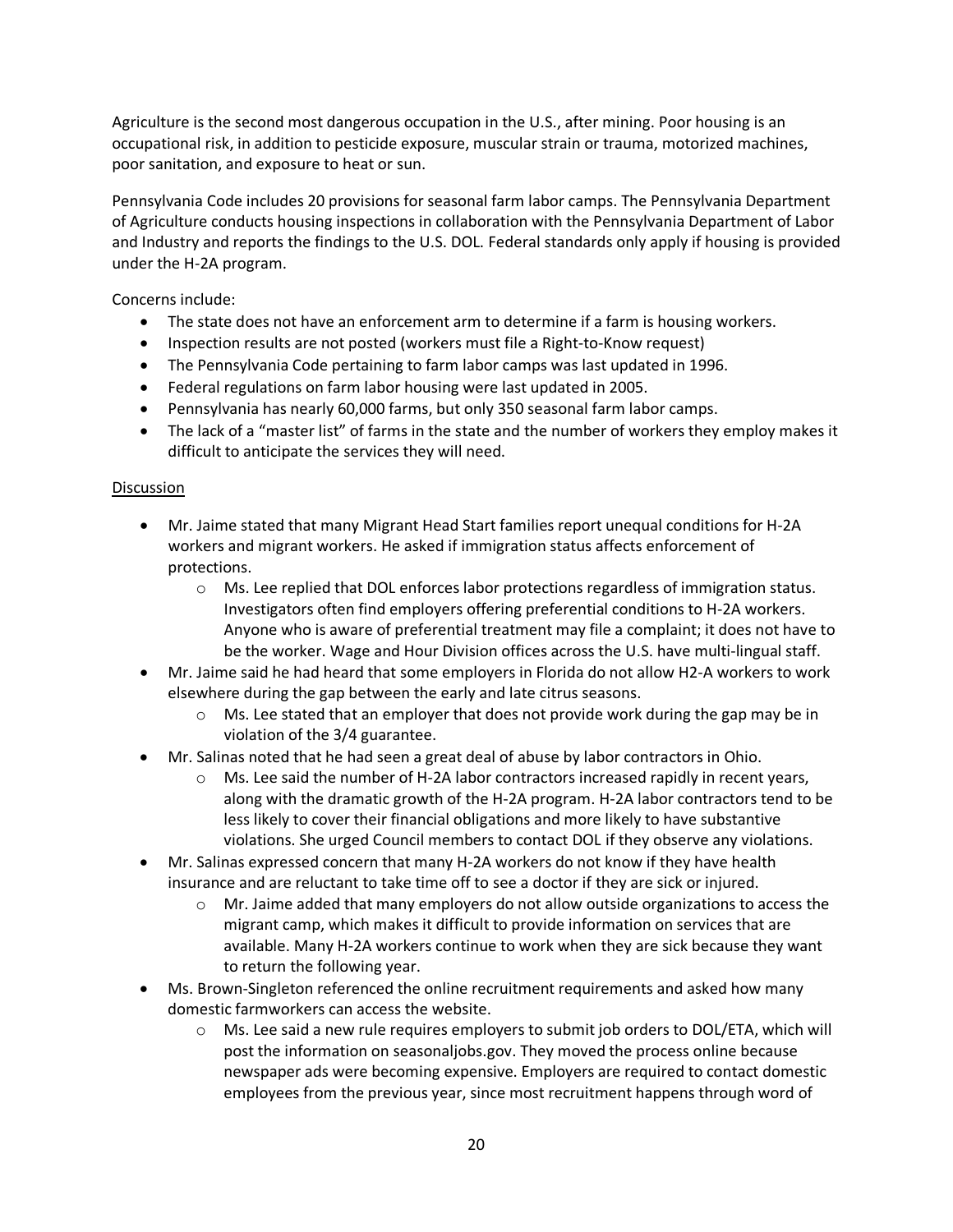mouth. Domestic farmworkers can apply directly to the employer; they do not need to go through the website.

- Mr. Jaime asked about the maximum length of employment for H-2A workers and the status of discussions to extend it to one or two years.
	- $\circ$  Ms. Lee replied that H-2A employment is considered temporary or seasonal work, which is defined as no more than 10 months. Sheepherding is an exception, because it is considered a year-round occupation. There is some interest in changing the definition, but it would require a statutory change.
- Ms. Naqvi asked what the data show regarding how long it takes to address a complaint.
	- $\circ$  Ms. Lee said she did not have that information. She outlined the steps that are taken once a complaint is received and noted that DOL has a system to prioritize complaints. Complaints related to health or safety, child labor, and housing go to the top of the queue. DOL collects back wages and civil penalties from employers based on the findings of an investigation.
- Ms. Dodson asked if there are cases of retaliation when workers file a complaint for back wages.
	- Ms. Lee replied that DOL anti-retaliation provisions protect any worker who files a complaint or testifies during an investigation. All complaints are confidential.
- Mr. Salinas asked if the grower is responsible when a labor contractor is found guilty of abuse.
	- Ms. Lee state that DOL can hold the employer responsible for any violation, including an association that files as a joint employer with member growers.
- Mr. Jaime asked what the Council could recommend to better protect H-2A workers or help them be aware of their healthcare rights.
	- Ms. Lee said she could not answer that question because her work in the area of contractual obligations does not include health care.
- Ms. Paul asked if there is an entity at the state level that health centers could contact.
	- Ms. Lee replied that state workforce agencies receive funding from ETA. Recruitment goes through them, and they conduct housing inspections. The agencies have a different name in each state.
- Ms. Veguilla Montañez asked if there is a registry of H-2A workers.
	- Ms. Lee said that DOL and DHS maintain a list of employers, but they do not have a list of individual workers.
- Ms. Veguilla Montañez asked if DOL and HRSA have any initiative or collaborative agreement regarding H-2A workers.
	- Ms. Lee replied that there is no existing agreement, but DOL and HRSA could create one, if needed.
- Mr. Calderon asked if anyone works with growers to encourage them to observe workers' rights.
	- Mr. Franchi stated that Keystone's ag worker program has established excellent relationships with growers over 30 years. Only one employer asked them not to return.
	- Ms. Lee noted that ETA publishes H-2A disclosure data on its website [\(www.foreignlaborcert.doleta.gov/performancedata.cfm\)](http://www.foreignlaborcert.doleta.gov/performancedata.cfm).
- Mr. Raber asked what health centers serve counties in Pennsylvania that do not have large numbers of agricultural workers.
	- Mr. Franchi replied that a number of federally qualified health centers in other counties have 330g funding. He noted that most counties in Pennsylvania have farms, and demand is great in some counties that Keystone does not serve. He intends to do some research to determine what counties are not served by a health center.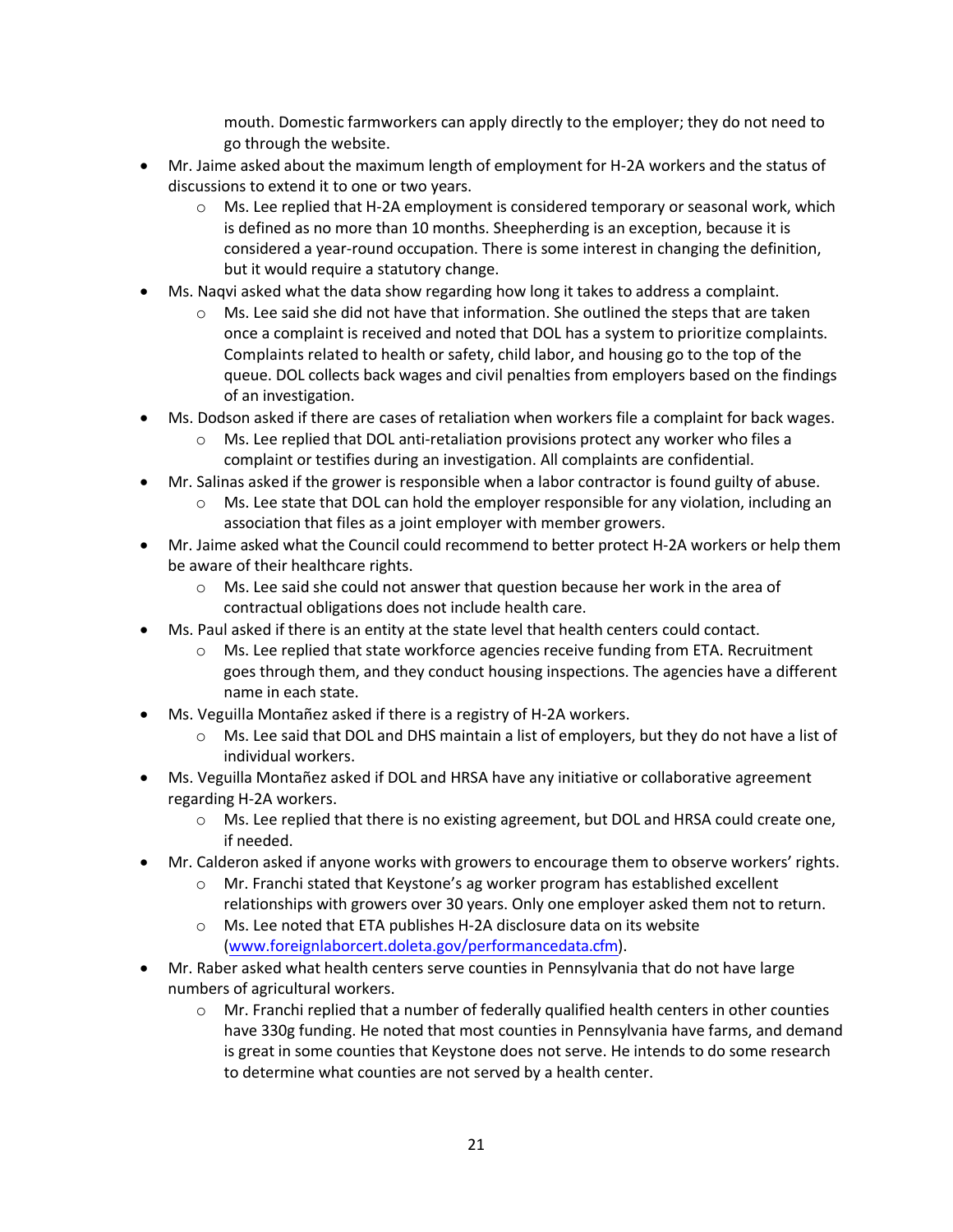• Ms. Higgins stated that housing for farmworkers in central Florida is substandard, but workers have few options due to the shortage of affordable housing.

#### **Facilitated Discussion on Possible Recommendations**

The Council reviewed key issues that emerged during both days of the meeting and grouped them into the following themes for potential recommendations:

- Growth of the H-2A population
	- Health implications
	- Isolation
	- Restricted access
- Existing tools
	- Tailor tools to address health literacy
	- Expand access
- Data
	- Accountability for serving MSAWs
	- Strengthen the NAWS (include H-2A, livestock workers)
	- Population census
	- Merge existing datasets (UDS, NAWS, COA) to enhance understanding of the population
- Enabling services
	- Housing and transportation as upstream causes of chronic conditions
- Farmworker goals for Healthy People 2030
- Human rights as a health issue (sexual violence, human trafficking, mental health).

Council members discussed HHS priorities and agreed to focus their recommendations on pressing needs for MSAWs. They suggested that Dr. Joseph could create a map showing how issues that affect the MSAW population align with HRSA goals.

#### **Formulation of Letter of Recommendations to the Secretary of DHHS**

#### Next Steps

The Council reviewed the thematic clusters and agreed to formulate an overarching goal of "Healthy Farmworkers 2030" with four objectives: work toward the Ag Worker campaign target of serving two million MSAWs; forecasting the future MSAW population; data; and human rights as a health issue.

The Council agreed that the letter of recommendations would thank the Acting Administrator for visiting the meeting and acknowledge his interest in the MSAW population.